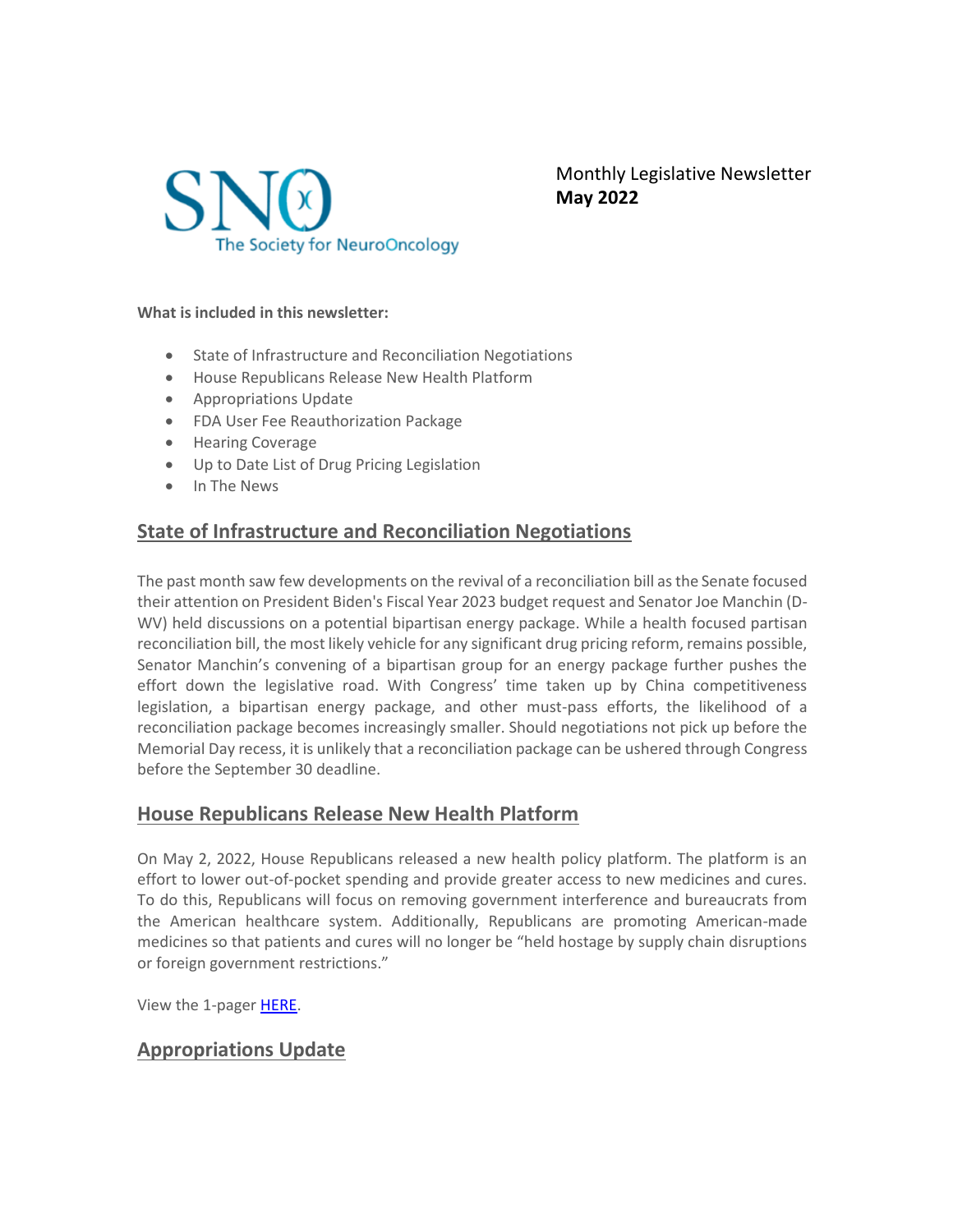The fiscal year 2023 appropriations process is currently in full swing with House and Senate Appropriations Committees holding hearings on President Biden's fiscal year 2023 proposed budget. If history is any indicator, the House Appropriations Committee will release their own versions of appropriations legislation this summer with hearings, markups, and ultimate passage to follow. The Senate, on the other hand, tends to move rather slowly when compared to the House. In fiscal year 2022, the Senate only released draft legislation and did not go through the traditional legislative process.

Democrats in Congress are likely going to push for a deal to be reached between the House and the Senate before the midterm elections, as they would like to score a legislative victory while also showing the American people that they can effectively operate the government. However, with a 50-50 Senate, Democrats will need at least 10 Republicans to join them in funding the government, something that is increasingly unlikely the closer we get to the midterms. As time passes without significant movement from the Senate, it is more and more likely that a shortterm continuing resolution will be needed in order to keep the government funded and operating.

# **FDA User Fee Reauthorization Package**

On May 4, 2022, the House Energy and Commerce Committee released their bipartisan FDA User Fee Reauthorization Package. The package, unveiled by Energy and Commerce Committee Chairman Frank Pallone, Jr. (D-NJ), Ranking Member Cathy McMorris Rodgers (R-WA), Health Subcommittee Chairwoman Anna G. Eshoo (D-CA), and Health Subcommittee Ranking Member Brett Guthrie (R-KY), reauthorizes the Prescription Drug User Fee Act (PDUFA), the Generic Drug User Fee Act (GDUFA), the Biosimilar User Fee Act (BsUFA), and the Medical Device User Fee Act (MDUFA). The legislative package includes provisions that will:

- Make improvements to FDA's review for safety and efficacy of medical products, including cell and gene therapies, drugs for rare diseases, and novel medical devices;
- Strengthen program integrity for the Accelerated Approval pathway and preserve patient access to approved treatments by ensuring that drugs show clinical benefit through postapproval studies in a timely manner and streamline the process for withdrawing approvals for drugs that fail to show a clinical benefit;
- Ensure clinical trials are representative of diverse populations by requiring drug and medical device manufacturers to submit clinical trial diversity action plans to FDA early in their development process;
- Bring down drug costs by making it easier for generic competition to enter the market; and
- Provide FDA tools to ensure the agency can conduct thorough safety inspections efficiently.

As of now, the Senate Health, Education, Labor, and Pensions Committee has yet to release their version of the reauthorization. However, the release of the House package is significant as it starts the process towards reauthorization, which currently expires on September 30, 2022.

View legislative text [HERE.](https://energycommerce.house.gov/sites/democrats.energycommerce.house.gov/files/documents/Food%20and%20Drug%20Amendments%20of%202022%205.4.2022.pdf) View section-by-section [HERE.](https://energycommerce.house.gov/sites/democrats.energycommerce.house.gov/files/documents/Section%20by%20Section_The%20Food%20and%20Drug%20Amendments%20of%202022_5.4.2022.pdf)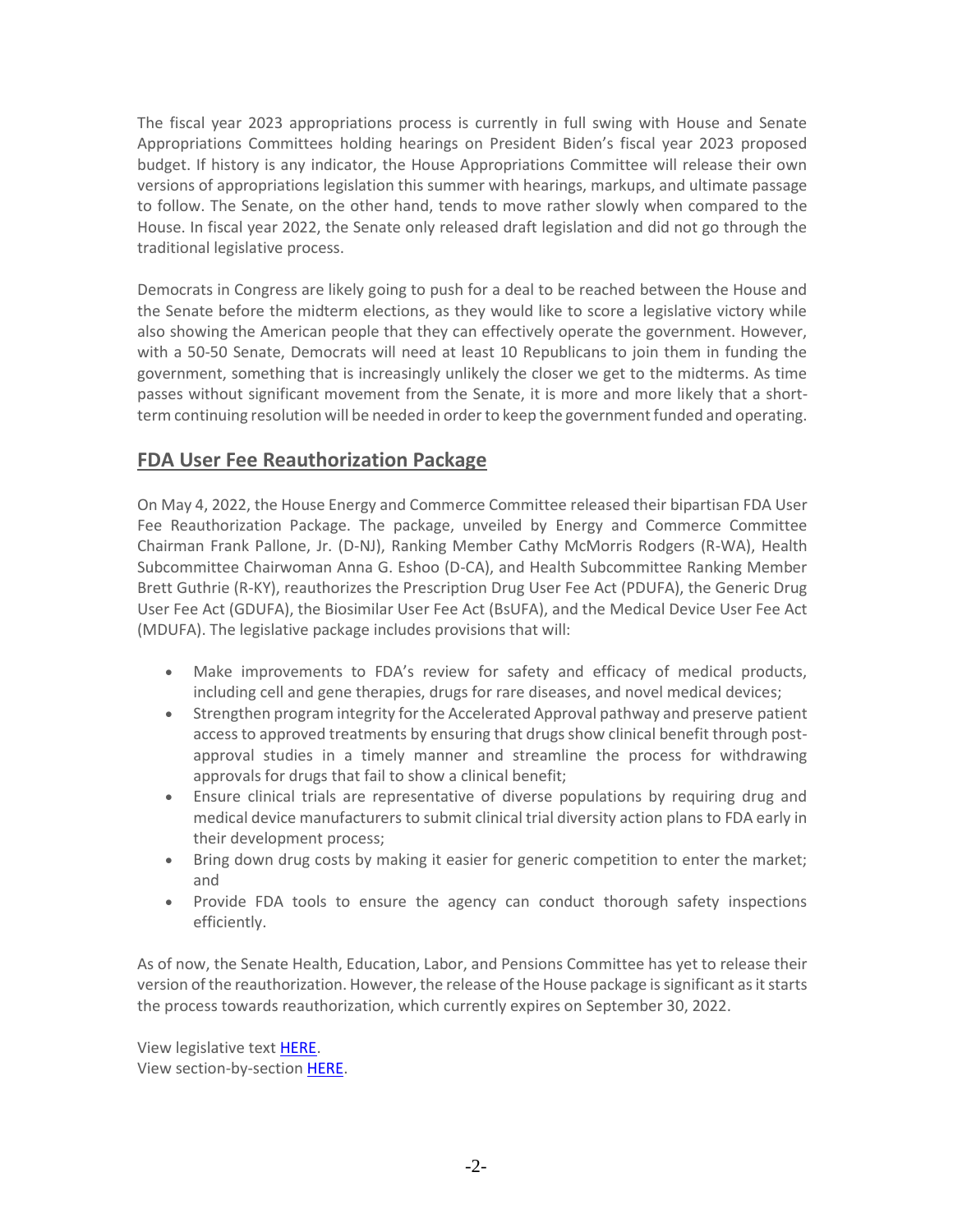# **Senate Health, Education, Labor and Pensions Committee Hearing**

**["FDA User Fee Agreements: Advancing Medical Product Regulation and Innovat](https://www.help.senate.gov/hearings/fda-user-fee-agreements-advancing-medical-product-regulation-and-innovation-for-the-benefit-of-patients-fda-center-directors)ion for the [Benefit of Patients, FDA Center Directors](https://www.help.senate.gov/hearings/fda-user-fee-agreements-advancing-medical-product-regulation-and-innovation-for-the-benefit-of-patients-fda-center-directors)" April 26, 2022**

#### **Witnesses**

**Patrizia Cavazzoni, M.D. Director Center for Drug Evaluation and Research, United States Food and Drug Administration Silver Spring, MD**

**Peter Marks, M.D., Ph.D Director Center for Biologics Evaluation and Research, United States Food and Drug Administration Silver Spring, MD**

**Jeffrey Shuren, M.D., J.D. Director Center for Devices and Radiological Health, United States Food and Drug Administration Silver Spring, MD**

#### **Summary**

On April 26, 2022, the Senate HELP committee held the second of two hearings to discuss the reauthorization of four Food and Drug Administration (FDA) User Fee Programs. The four programs up for discussion in the hearing were the Prescription Drug User Fee Agreement-7<sup>th</sup> version (PDUFA-7), the Generic Drug User Fee Agreement-3<sup>rd</sup> version (GDUFA-3), the Medical Device User Fee Agreement-5<sup>th</sup> version (MDUFA-5), and the Biosimilar User Fee Agreement (BsUFA). Both Democrats and Republican's voiced their complaints to the FDA on a wide variety of issues including FDA's response to goals set by the current User Fee Agreements, the controversy over the FDA's involvement with the consulting company McKinsey, and other FDA shortcomings.

In her opening statement Chairwoman Patty Murray (D-WA) expressed her concern for the slow response by the FDA to heavy metals found in baby food, and the withdrawal of contaminated baby food from consumers. She stated that people depend on the FDA and put their wellbeing in their hands, that these programs ensure the FDA has more drug options to consider for approval, and the resources to do so. She spoke of learning from the pandemic challenges and beyond to address what is and is not working within these programs. She also issued goals of her own she hopes can be accomplished with these programs including, diversifying trials, lowering drug costs, capping insulin at \$35 dollars a month, and creating steps for the FDA to make good on the promise of a law to allow hearing aids to be sold over the counter. She also stated she would like to see FDA oversight of items such as cosmetics, child makeup kits, and dietary supplements that make claims without any safety regulation.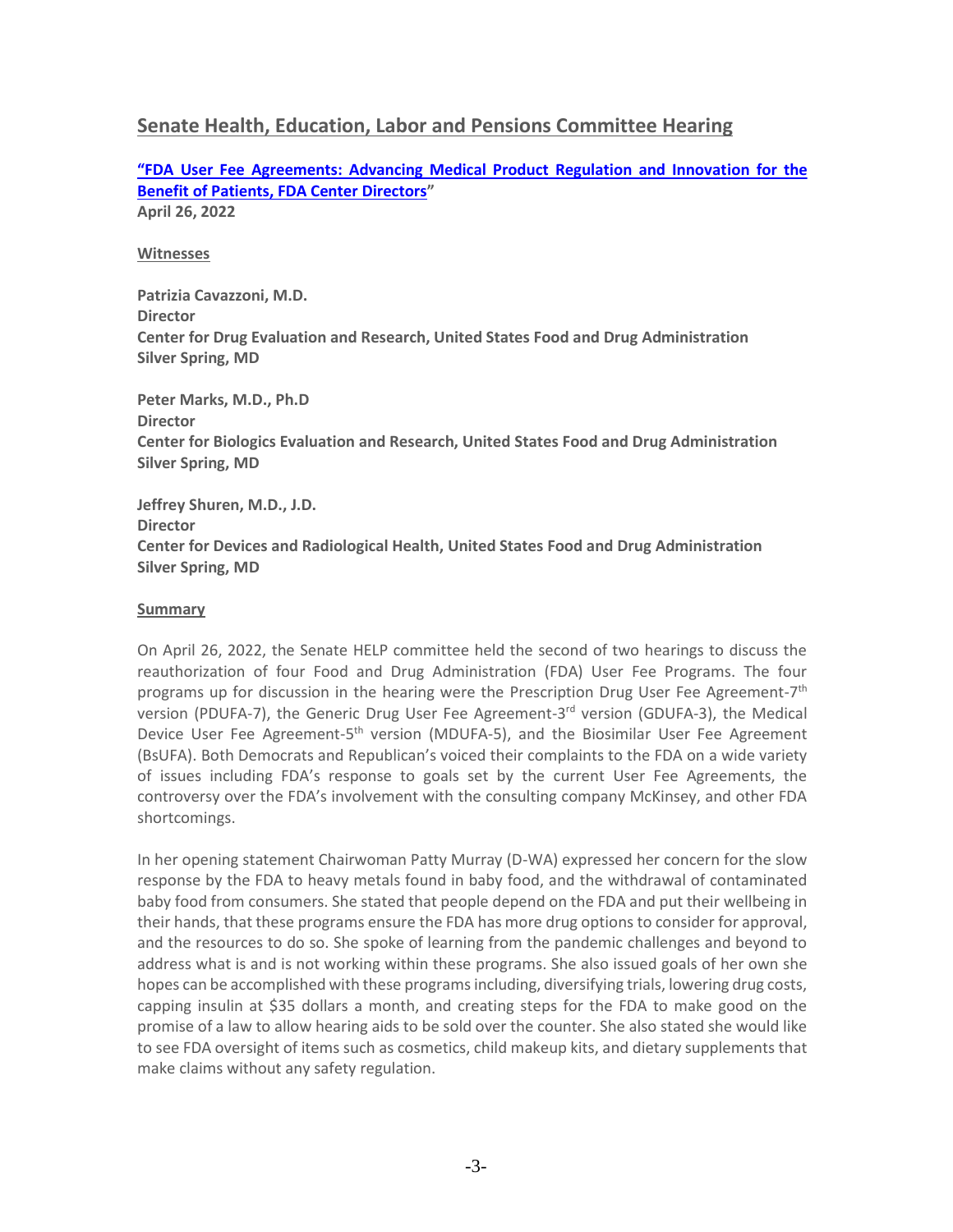Ranking Member Richard Burr (R-NC) opened by expressing the importance of the FDA to keep pace with medical advancement. He emphasized the importance for the programs, and the FDA to be held accountable to Congress and the American people. He stated that the swift action of the FDA to attack the pandemic should not be the exception but the rule, and the same urgency should be applied to the diagnosis of cancer, and Alzheimer's disease. He also pointed out that the FDA has the responsibility to meet the terms of the User Fee Agreements. He went on to discuss his involvement in past User Fee regulation starting in 1997. He expressed concern for the FDAs missed goals, stating that he knows the FDA can do better and hopes that the panelists can prove to him that they are on the right tract. He believes that the User Agreements up for discussion can be signed into law if more accountability is brought into the programs.

Dr. Cavazzoni, made it clear that the GDUFA could and does provide generic drugs to patients, and that the savings have positively impacted U.S families. To put more generic drugs on the market there is a need for effective and efficient FDA approval. She stated that together the GDUFA-3 and BsUFA will save developers time and resources and hopefully lower healthcare costs. Within the new programs there are proposals to retain performance goals and improve communication between the developers of drugs and the FDA. She finished by emphasizing the critical importance of passing the programs.

Dr. Marks opened his statement by stating that since the first enactment of the PDUFA there has been a reversal in the lag in approval and more timely access for patients to prescription drugs. PDUFA-7 will shorten review times and enhanced interactions and improve potential for first cycle drug approvals. He stated that the focus of PDUFA-7 is on applied scientific research, enhancement and modernization, manufacturing technology, and talent recruitment. He went on to discuss the achievements of the FDA in the Regenerative Medicine Advanced Therapy (RMAT) Designation, stating that since December of 2016, 72 of 187 requests have received RMAT designation three of which have received approval in 2021. These included two gene cellular products, one for children with a rare immunity disorder, one for wound healing, and one for CAR-T cell therapy for patients with B-Cell Lymphoma.

Dr. Shuren began his statement with regrets that the FDA missed multiple statutory deadlines to Congress, stating that thoughtful agreements can increase the accountability for the programs and exceed goals in the future. The MDUFA received an increase in work load and submissions for which they were not fully funded. He stated that during the pandemic the Center for Devices and Radiological Health (CDRH) granted emergency use authorization for nearly 2300 medical devices for Covid-19, including over 460 tests and self-collection kits. Because of the overwhelming increase in submissions, there has been a backlog in approvals for devices causing the CDRH to fall short of some of their MDUFA-4 goals. He pointed to MDUFA-5's proposal that addresses resource gaps and provides improved support performance and accountability mechanisms such as add on payments. He also took the time to point out the voluntary pilot program, Total Product Life Cycle Advisory Program (TAP), that will increase involvement with sponsors of breakthrough devices.

Chairwoman Murray asked questions regarding both the wait for a Covid-19 vaccine for young children and the work being done to address the opioid crisis. She then turned it over to Ranking Member Burr who took the time to point out the 260 job vacancies at the FDA and asked how PDUFA can allow them to meet their hiring goals.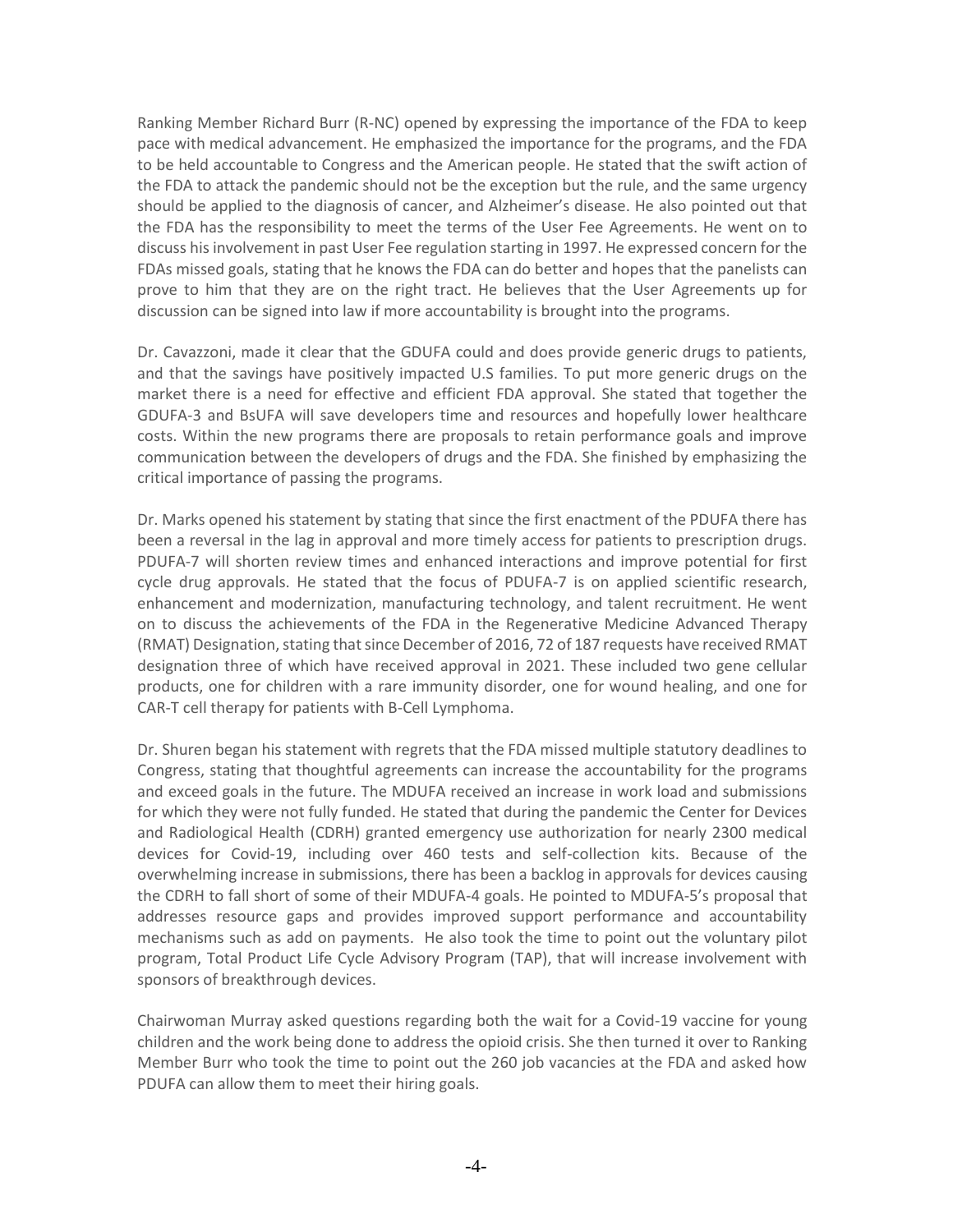Senator Hassan (D-NH) asked what the FDA response is to the consulting company McKinsey failing to notify them of their conflicts of interest before undergoing contracting with the FDA, to which Dr. Cavazzoni replied that there are no current contracts with McKinsey and no further contracts intend to be issued at this moment. Senator Rosen (D-NV) took the time to note the importance of cybersecurity in the healthcare system and voiced concern for the level of security pertaining to medical devices at the FDA. She also inquired how the FDA implements academic partnerships into their research, particularly with universities such as UNLV.

In closing remarks Senator Burr voiced his concerns of Dr. Shuren's proposal for the TAP program under MDUFA-5, explaining that he feels it is unnecessary given the current capabilities already set in place to operate in the same function in which he is proposing. He finished by stating that we need private capital chasing the next biomedical technology, biomedical investments are at the lowest points we've seen. This path is the door to the next cancer solution, he explained that private investment is how a whole new category of cancer research was founded at the NIH.

# **Up to Date List of Drug Related Legislation for the 117th Congress**

• [H.R. 7669](https://www.congress.gov/bill/117th-congress/house-bill/7669/text?q=%7B%22search%22%3A%5B%22congressId%3A117+AND+billStatus%3A%5C%22Introduced%5C%22%22%5D%7D&r=21&s=1)

This bill, introduced on 5/6/2022 by Rep. Doris Matsui (D), requires guidance on extending expiration dates for certain drugs, and for other purposes.

# • H.R.7472 - [Discounted Drugs for Clinical Trials Act](https://www.congress.gov/bill/117th-congress/house-bill/7472/text?q=%7B%22search%22%3A%5B%22congressId%3A117+AND+billStatus%3A%5C%22Introduced%5C%22%22%5D%7D&r=389&s=1)

This bill, introduced by Rep. Carolyn Maloney (D-NY) on April 7, 2022, amends amend the Federal Food, Drug, and Cosmetic Act to grant eligible researchers access to eligible products at a discounted price for qualified research, and for other purposes.

• [H.R. 7640](https://www.congress.gov/bill/117th-congress/house-bill/7640?q=%7B%22search%22%3A%5B%22congressId%3A117+AND+billStatus%3A%5C%22Introduced%5C%22%22%5D%7D&s=1&r=93)

This bill, introduced by Rep. Gus Bilirakis (R-FL) on 5/3/2022, amends the Orphan Drug Act to reauthorize a program of grants and contracts for the development of drugs for rare diseases and conditions (commonly referred to as "orphan drugs").

• [H.R.7473](https://www.congress.gov/bill/117th-congress/house-bill/7473/text?q=%7B%22search%22%3A%5B%22congressId%3A117+AND+billStatus%3A%5C%22Introduced%5C%22%22%5D%7D&r=16&s=1)

This bill, introduced on 04/07/2022 by Rep. Carolyn B. Maloney (D-NY-12), works to prohibit pharmaceutical manufacturers from interfering with therapeutically equivalent or interchangeable substitution decisions by health care providers to limit competition from a generic drug or biosimilar biological product, and for other purposes.

• [S.3991](https://www.congress.gov/bill/117th-congress/senate-bill/3991/text?q=%7B%22search%22%3A%5B%22congressId%3A117+AND+billStatus%3A%5C%22Introduced%5C%22%22%5D%7D&r=222&s=3)

This bill, introduced 04/05/2022 by Sen. Tina Smith (D-MN), works to direct the Secretary of Health and Human Services to conduct a demonstration program to test providing preferential treatment under the Medicare, Medicaid, and CHIP programs for certain drugs and biologicals manufactured in the United States.

# • [H.R.7032](https://www.congress.gov/bill/117th-congress/house-bill/7032?q=%7B%22search%22%3A%5B%22congressId%3A117+AND+billStatus%3A%5C%22Introduced%5C%22%22%5D%7D&s=10&r=889)

The Bill, introduced 03/09/22 by Rep. Ann M. Kuster is increases Transparency in Generic Drug Applications Act of 2022, amending section 505(j) of the Federal Food, Drug, and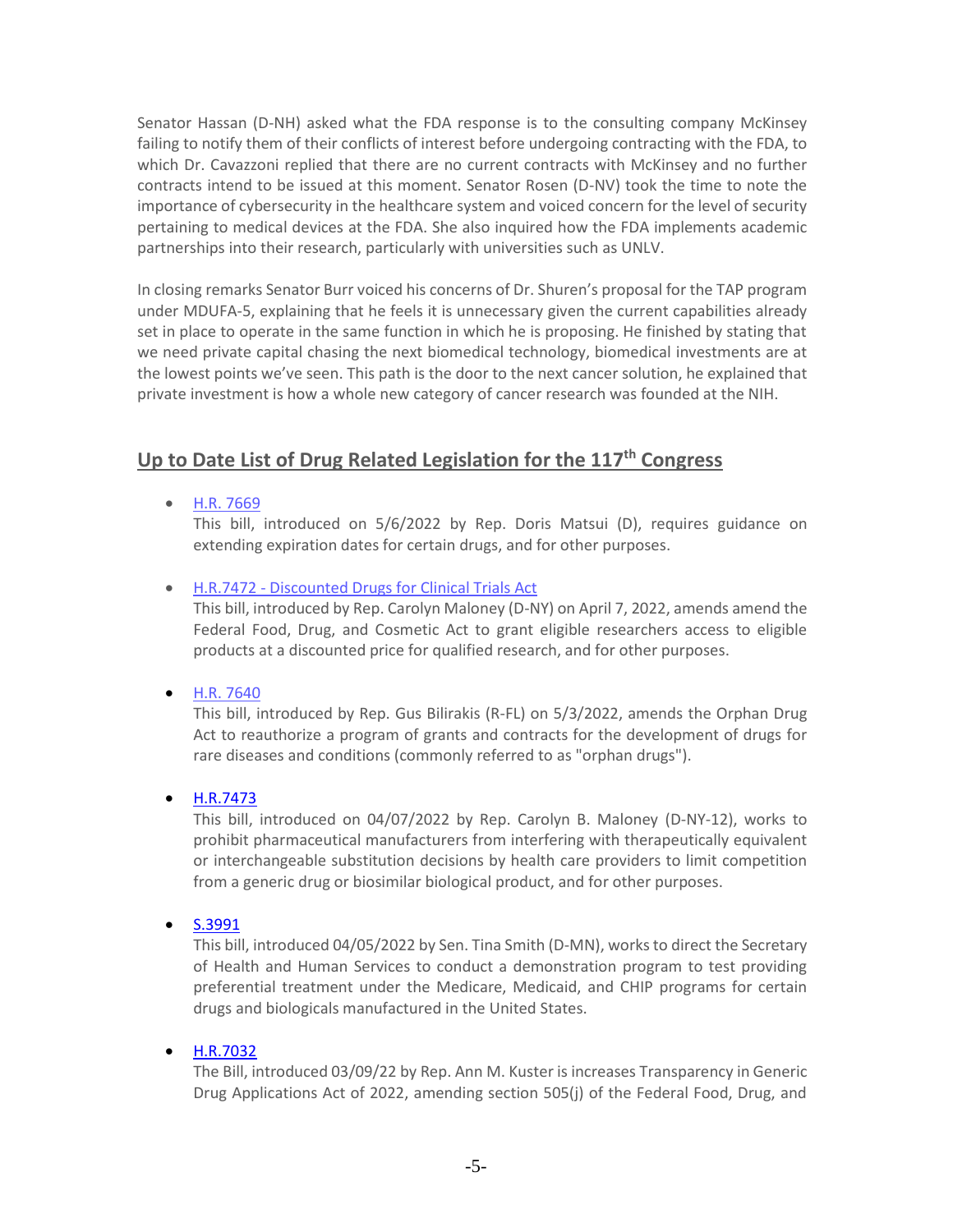Cosmetic Act (21 U.S.C. 355(j)) with respect to a process to inform persons submitting an abbreviated application for a new drug whether the new drug is qualitatively or quantitatively the same as a listed drug, and for other purposes.

# • [H.R.7474](https://www.congress.gov/bill/117th-congress/house-bill/7474?q=%7B%22search%22%3A%5B%22congressId%3A117+AND+billStatus%3A%5C%22Introduced%5C%22%22%5D%7D&s=3&r=15)

Introduced 04/07/2022 by Rep. Carolyn B. Maloney, the bill amends the Public Health Service Act to increase the transparency of pharmaceutical research costs, and for other purposes.

# • [S.4037](https://www.congress.gov/bill/117th-congress/senate-bill/4037?q=%7B%22search%22%3A%5B%22congressId%3A117+AND+billStatus%3A%5C%22Introduced%5C%22%22%5D%7D&s=5&r=103)

Introduced 04/07/2022 by Sen. Debbie Stabenow (D-MI). The bill amends the Public Health Service Act to increase the transparency of pharmaceutical research costs, and for other purposes.

• [H.R.7400](https://www.congress.gov/bill/117th-congress/house-bill/7400?q=%7B%22search%22%3A%5B%22congressId%3A117+AND+billStatus%3A%5C%22Introduced%5C%22%22%5D%7D&s=6&r=192) - American Made Pharmaceuticals Act of 2022

The bill, introduced 04/05/2022 by Rep. Angie Craig (D-MN-2), created to direct the Secretary of Health and Human Services to conduct a demonstration program to test providing preferential treatment under the Medicare, Medicaid, and CHIP programs for certain drugs and biologicals manufactured in the United States.

• [H.R.7121](https://www.congress.gov/bill/117th-congress/house-bill/7121?q=%7B%22search%22%3A%5B%22congressId%3A117+AND+billStatus%3A%5C%22Introduced%5C%22%22%5D%7D&s=10&r=672) - Protecting our Pharmaceutical Supply Chain from China Act of 2022 Introduced 03/17/2022 by Rep. Mike Gallagher (R-WI-8). A bill to require the Secretary of Health and Human Services to maintain a list of the country of origin of all drugs marketed in the United States, to ban the use of Federal funds for the purchase of drugs manufactured in the People's Republic of China, and for other purposes.

# • H.R. 6875 – [Right Drug Dose Now Act](https://www.congress.gov/bill/117th-congress/house-bill/6875/text?q=%7B%22search%22%3A%5B%22drug%22%2C%22drug%22%5D%7D&r=36&s=5)

This bill introduced on 02/28/2022 by Rep. Eric Swalwell [D-CA-15], is to update the National Action Plan for Adverse Drug Event Prevention to provide educational information on adverse drug events and pharmacogenomic testing, to improve electronic health records for pharmacogenomic information, and for other purposes.

# • H.R. 6834 – [Recall Unsafe Drugs Act of 2022](https://www.congress.gov/bill/117th-congress/house-bill/6834/text?q=%7B%22search%22%3A%5B%22drug%22%2C%22drug%22%5D%7D&r=53&s=4)

The bill, introduced on 02/25/2022 by Rep. Rosa L. DeLauro [D-CT-3], will provide the mandatory recall of drugs regulated by the Food and Drug Administration.

# • H.R. 6833 – [Affordable Insulin Now Act](https://www.congress.gov/bill/117th-congress/house-bill/6833?q=%7B%22search%22%3A%5B%22drug%22%2C%22drug%22%5D%7D&s=4&r=54) an[d S.3700](https://www.congress.gov/bill/117th-congress/senate-bill/3700?q=%7B%22search%22%3A%5B%22drug%22%2C%22drug%22%5D%7D&s=4&r=68)

The bill, introduced in the Senate on 02/17/2022 by Sen. Raphael G. Warnock [D-GA] and in the House on 02/25/2022 by Rep. Angie Craig [D-MN-2], will amend title XXVII of the Public Health Service Act, the Internal Revenue Code of 1986, and the Employee Retirement Security Act of 1974 to establish requirements with respect to cost-sharing for certain insulin products.

#### • H.R. 6757 – [Insulin Savings for Patients Act](https://www.congress.gov/bill/117th-congress/house-bill/6757/text?q=%7B%22search%22%3A%5B%22drug%22%2C%22drug%22%5D%7D&r=61&s=4)

The bill, introduced on 02/18/2022 by Rep. Michael C. Burgess [R-TX-26] will amend title XVIII of the Social Security Act to establish under the Medicare prescription drug program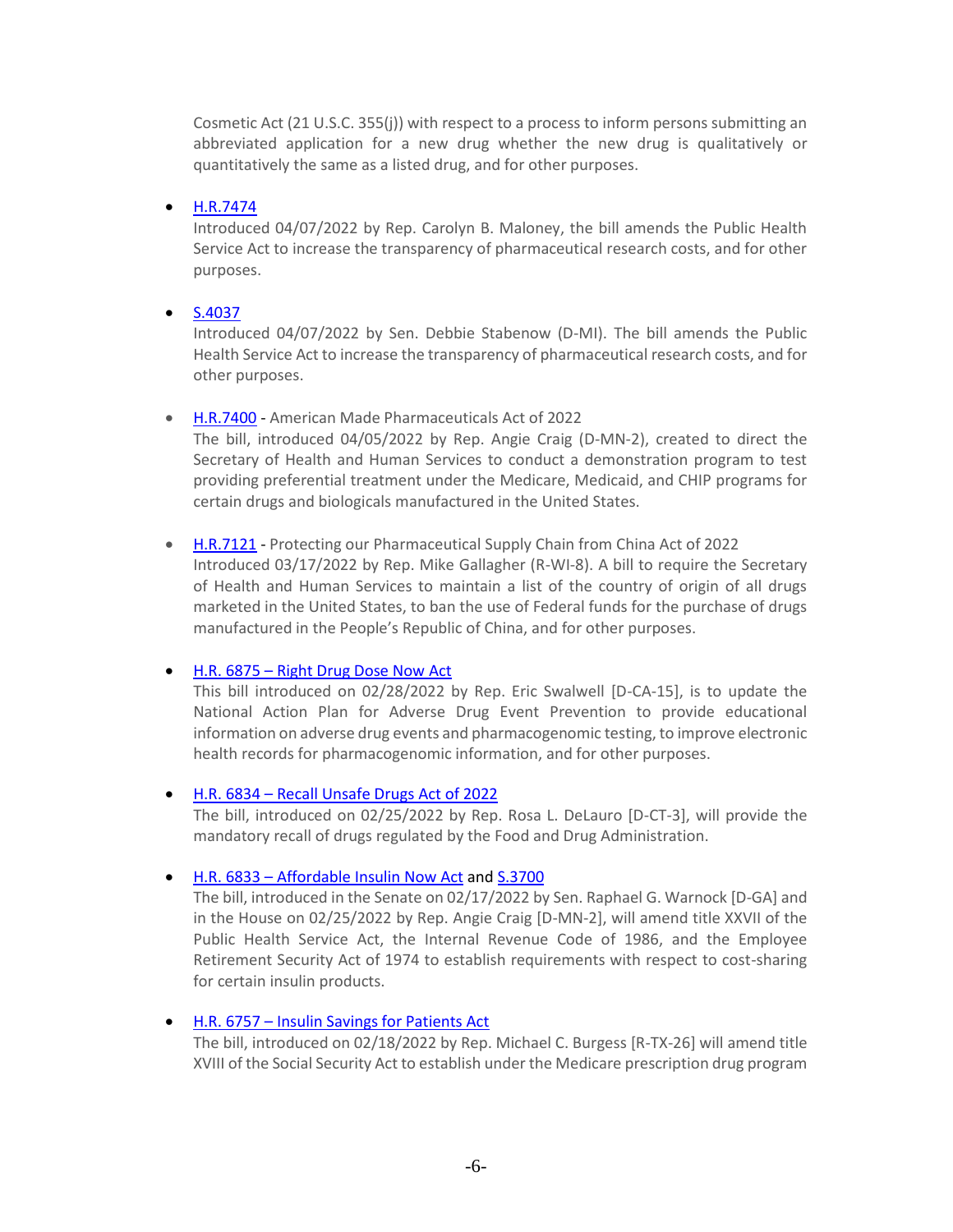a minimum amount of price concessions for insulin to be passed through to beneficiaries at the point-of-sale.

• [H.R. 6710](https://www.congress.gov/bill/117th-congress/house-bill/6710/text?q=%7B%22search%22%3A%5B%22drug%22%2C%22drug%22%5D%7D&r=120&s=6)

Introduced by Rep. Yvette Herrell [R-NM-2] on 02/11/2022, the bill will direct the Secretary of Health and Human Services, acting through the Commissioner of Food and Drugs, to submit to Congress a report on barriers, including regulatory inefficiencies, to domestic manufacturing of active pharmaceutical ingredients, finished drug products, and devices.

# • S. 3615 – [Cutting Medicare Prescription Drug Prices in Half Act](https://www.congress.gov/bill/117th-congress/senate-bill/3615/text?q=%7B%22search%22%3A%5B%22drug%22%2C%22drug%22%5D%7D&r=137&s=7)

The bill, introduced by Sen. Bernard Sanders [I-VT] on 02/09/2022, will establish a cap on costs for covered prescription drugs under Medicare parts B and D.

# • S. 3493 - [Drug Shortages Shelf Life Extension Act](https://www.congress.gov/bill/117th-congress/senate-bill/3493/text?q=%7B%22search%22%3A%5B%22congressId%3A117+AND+billStatus%3A%5C%22Introduced%5C%22%22%5D%7D&r=406&s=3)

This bill, introduced by Sen. Ben Cardin (D-MD) on January 12, 2022, requires guidance on extending expiration dates for certain drugs, and for other purposes.

# • H.R. 6483 - [Improved Transparency of Foreign Drug Manufacturing Act of 2022](https://www.congress.gov/bill/117th-congress/house-bill/6483?q=%7B%22search%22%3A%5B%22congressId%3A117+AND+billStatus%3A%5C%22Introduced%5C%22%22%5D%7D&r=221&s=3)

This bill, introduced by Rep. Anna Eshoo (D-CA) on January 25, 2022, amends the Federal Food, Drug, and Cosmetic Act to clarify reporting requirements for establishments within a foreign country engaged in the manufacture, preparation, propagation, compounding, or processing of an active pharmaceutical ingredient, and for other purposes.

• [S. 3576](https://www.congress.gov/bill/117th-congress/senate-bill/3576?q=%7B%22search%22%3A%5B%22congressId%3A117+AND+billStatus%3A%5C%22Introduced%5C%22%22%5D%7D&s=1&r=59)

This bill, introduced by Sen. Mike Braun (R-IN) on February 3, 2022, allows sponsors of certain new drug applications to rely upon investigations conducted in certain foreign countries, and for other purposes.

• [H.R. 6584](https://www.congress.gov/bill/117th-congress/house-bill/6584?q=%7B%22search%22%3A%5B%22congressId%3A117+AND+billStatus%3A%5C%22Introduced%5C%22%22%5D%7D&s=1&r=39)

This bill, introduced by Rep. Anna Eshoo (D-CA) on February 3, 2022, directs the Commissioner of Food and Drugs to amend certain regulations to increase clinical trial diversity, and for other purposes.

# • [S. 3449](https://www.congress.gov/bill/117th-congress/senate-bill/3449?q=%7B%22search%22%3A%5B%22congressId%3A117+AND+billStatus%3A%5C%22Introduced%5C%22%22%5D%7D&s=3&r=34)

This bill, introduced by Sen. Gary Peters (D-MI) on January 10, 2022, requires foreign establishments engaged in the manufacture, preparation, propagation, compounding, or processing of a drug or device to register with the Food and Drug Administration regardless of whether the drug or device undergoes further manufacture, preparation, propagation, compounding, or processing at a separate establishment outside the United States prior to being imported into the United States.

# • S. 3401 – [ABC Safe Drug Act](https://www.congress.gov/bill/117th-congress/senate-bill/3401/text?q=%7B%22search%22%3A%5B%22congressId%3A117+AND+billStatus%3A%5C%22Introduced%5C%22%22%5D%7D&r=164&s=3)

This bill, introduced by Sen. Tom Cotton (R-AR) on December 15, 2021, requires the Secretary of Health and Human Services to maintain a list of the country of origin of all drugs marketed in the United States, to ban the use of Federal funds for the purchase of drugs manufactured in the People's Republic of China, and for other purposes.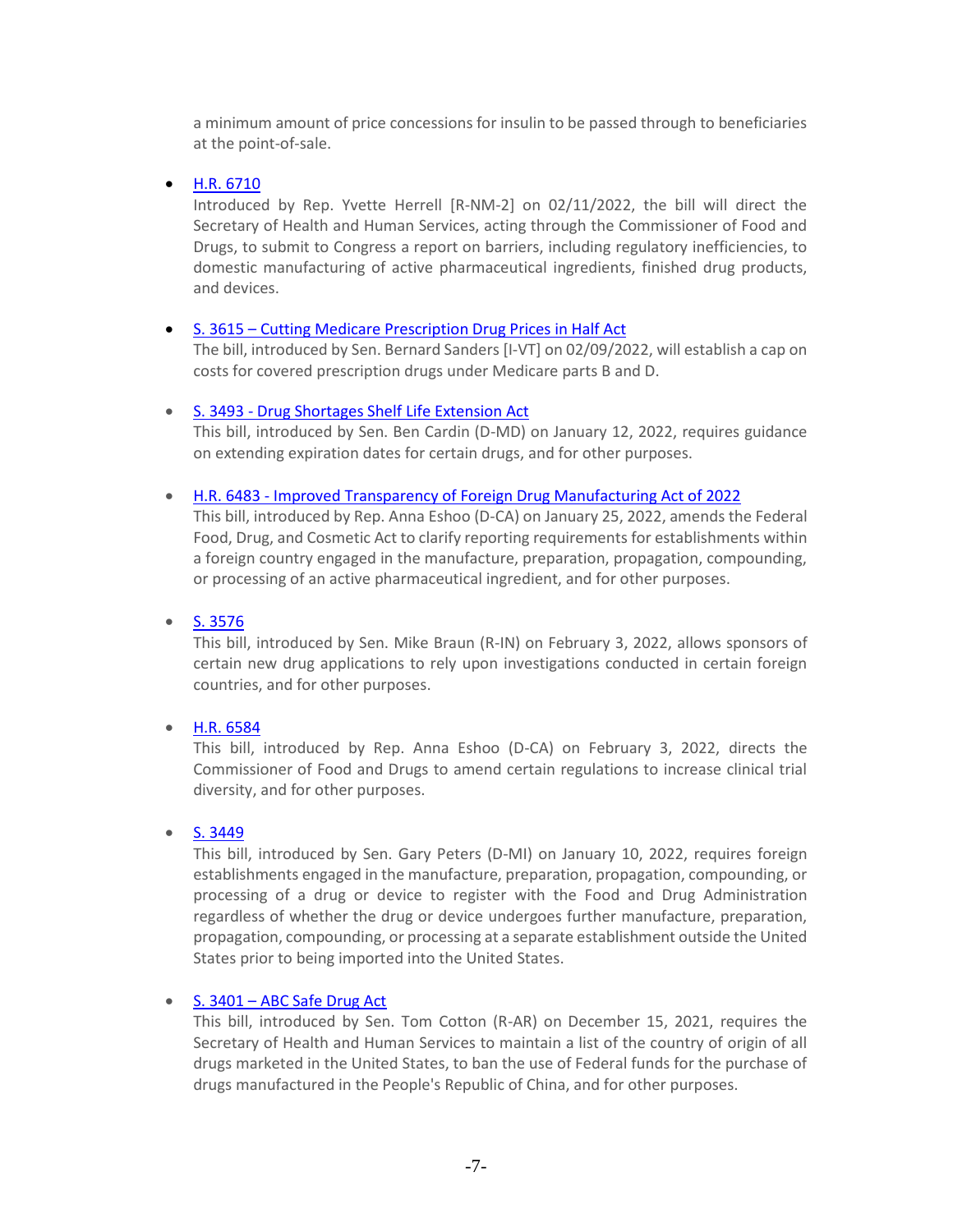#### • S.3339 - [Capping Prescription Costs Act of 2021](https://www.congress.gov/bill/117th-congress/senate-bill/3339?q=%7B%22search%22%3A%5B%22congressId%3A117+AND+billStatus%3A%5C%22Introduced%5C%22%22%5D%7D&r=370&s=3)

This bill, introduced by Sen. Raphael Warnock (D-GA) on December 8, 2021, limits cost sharing for prescription drugs, and for other purposes.

# • H.R.6101 - [Drug Price Transparency in Medicaid Act of 2021](https://www.congress.gov/bill/117th-congress/house-bill/6101/text?q=%7B%22search%22%3A%5B%22congressId%3A117+AND+billStatus%3A%5C%22Introduced%5C%22%22%5D%7D&r=510&s=3)

This bill, introduced by Rep. Buddy Carter on December 1, 2021, amends title XIX of the Social Security Act to improve transparency and prevent the use of abusive spread pricing and related practices in the Medicaid program.

# • [H.R.5872](https://www.congress.gov/bill/117th-congress/house-bill/5872?r=5&s=5)

This bill, introduced by Rep. Sean Patrick Maloney (D-NY) on November 4<sup>th</sup>, 2021, amends the Federal Food, Drug and Cosmetic Act to treat as misbranded cosmetics with packaging or labeling using the term "natural" unless the cosmetic meets certain standards , and for other purposes.

# • [S.3080](https://www.congress.gov/bill/117th-congress/senate-bill/3080?q=%7B%22search%22%3A%5B%22congressId%3A117+AND+billStatus%3A%5C%22Introduced%5C%22%22%2C%22%22%5D%7D&s=2&r=105)

This bill, introduced by Senator Tina Smith (D-MN) on October 27, 2021, amends the Employee Retirement Income Security Act of 1974 to require a group health plan (or health insurance coverage offered in connection with such a plan) to provide for costsharing for oral anticancer drugs on terms no less favorable than the cost-sharing provided for anticancer medications administered by a health care provider.

# • [H.R.5632](https://www.congress.gov/bill/117th-congress/house-bill/5632?q=%7B%22search%22%3A%5B%22congressId%3A117+AND+billStatus%3A%5C%22Introduced%5C%22%22%2C%22%22%5D%7D&s=1&r=316)

This bill, introduced by Rep. Kurt Schrader (D-OR) on October 19, 2021, establishes a statutory definition for long-term care pharmacy under the Medicare prescription drug benefit.

# • [H.R.5576](https://www.congress.gov/bill/117th-congress/house-bill/5576?q=%7B%22search%22%3A%5B%22congressId%3A117+AND+billStatus%3A%5C%22Introduced%5C%22%22%2C%22%22%5D%7D&s=3&r=409)

This bill, introduced by Rep. Susan Wild (D-PA) on October 12, 2021, allows states to apply the requirements of the Medicaid Drug Rebate Program to covered outpatient drugs under the Children's Health Insurance Program (CHIP).

# • [H.R.5463](https://www.congress.gov/bill/117th-congress/house-bill/5463/text?q=%7B%22search%22%3A%5B%22congressId%3A117+AND+billStatus%3A%5C%22Introduced%5C%22%22%2C%22%22%5D%7D&r=624&s=6)

This bill, introduced by Rep. Matthew Rosendale (R-MT) on September 30, 2021, increases reporting requirements and transparency requirements in the 340B Drug Pricing Program, and for other purposes.

#### • [H.R.5237](https://www.congress.gov/bill/117th-congress/house-bill/5237?r=1185&s=6)

This bill, introduced by Rep. Scott Peters (D-CA) on September 10, 2021, amends titles XI, XVIII, and XIX of the Social Security Act to lower prescription drug prices in the Medicare and Medicaid programs, to improve transparency related to pharmaceutical prices and transactions, to lower patients' out-of-pocket costs, and to ensure accountability to taxpayers, and for other purposes.

• [S. 2595](https://www.congress.gov/bill/117th-congress/senate-bill/2595/text?q=%7B%22search%22%3A%5B%22congressId%3A117+AND+billStatus%3A%5C%22Introduced%5C%22%22%5D%7D&r=366&s=2) - Drug Shortages Prevention and Quality Improvement Act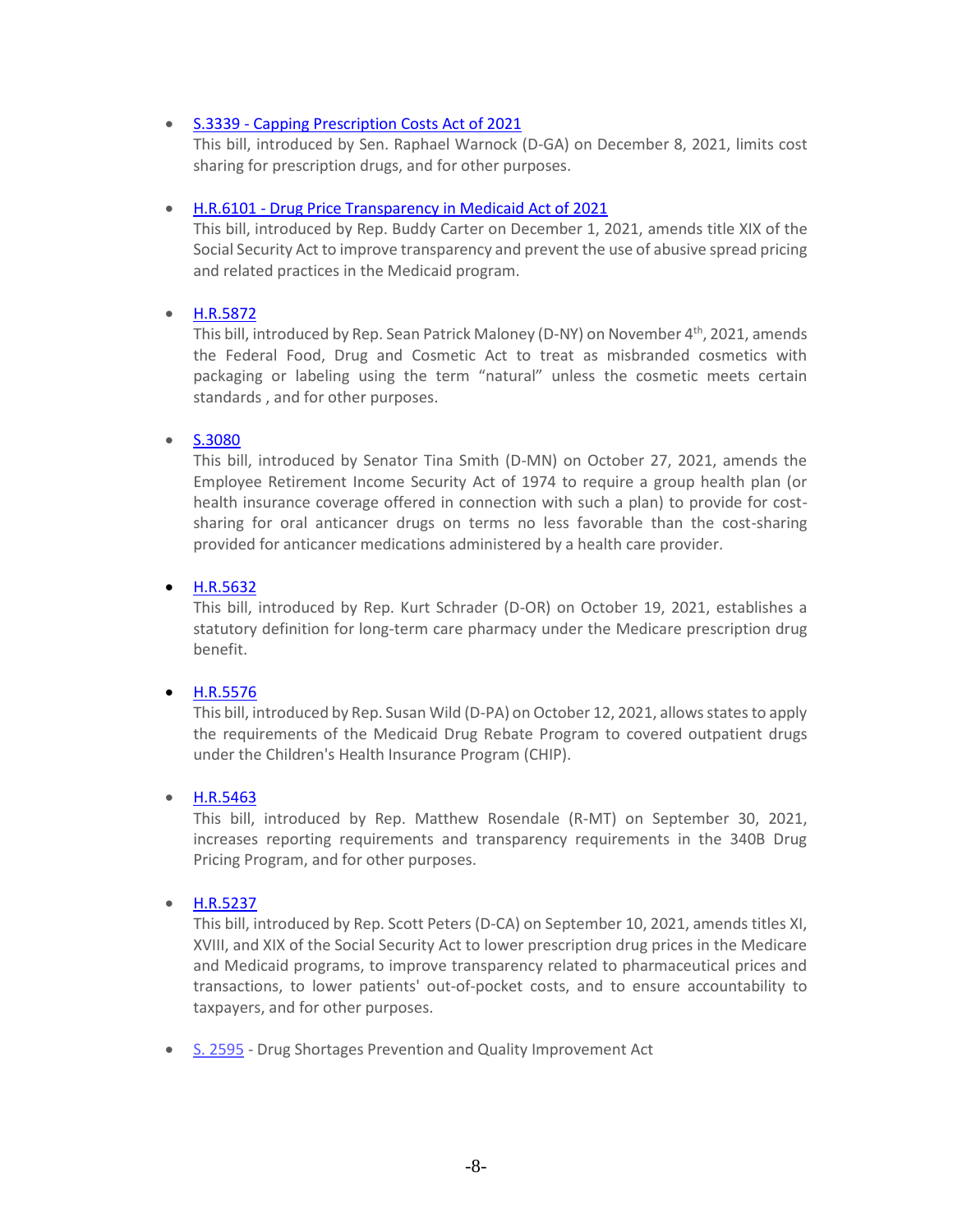This bill, introduced by Senator Ben Cardin (D-MD) on August 4, 2021, address prescription drug shortages and improve the quality of prescription drugs, and for other purposes.

- [H.R. 4991](https://www.congress.gov/bill/117th-congress/house-bill/4991/text?q=%7B%22search%22%3A%5B%22congressId%3A117+AND+billStatus%3A%5C%22Introduced%5C%22%22%5D%7D&r=170&s=2) Affordable Pricing for Taxpayer-Funded Prescription Drugs Act of 2021 This bill, introduced by Rep. Peter DeFazio (D-OR) on August 10, 2021, requires persons who undertake federally funded research and development of a biomedical product or service to enter into reasonable pricing agreements with the Secretary of Health and Human Services, and for other purposes.
- [H.R. 5099](https://www.congress.gov/bill/117th-congress/house-bill/5099/text?q=%7B%22search%22%3A%5B%22congressId%3A117+AND+billStatus%3A%5C%22Introduced%5C%22%22%5D%7D&r=32&s=2) Lowering Medicare Premiums and Prescription Drug Costs Act This bill, introduced by Rep. Bradley Schneider (D-IL) on August 24, 2021, amends title XVIII of the Social Security Act to move Medicare cost-sharing benefits from Medicaid to Medicare, and for other purposes.
- [H.R. 3662](https://www.congress.gov/bill/117th-congress/house-bill/3662?q=%7B%22search%22%3A%5B%22congressId%3A117+AND+billStatus%3A%5C%22Introduced%5C%22%22%5D%7D&s=3&r=1160)

This bill, introduced by Rep. Morgan Griffith (R-VA) on June 1, 2021, amends the Federal Food, Drug, and Cosmetic Act to ensure patients have access to certain urgent-use compounded medications, and for other purposes.

• [H.R. 3761](https://www.congress.gov/bill/117th-congress/house-bill/3761?q=%7B%22search%22%3A%5B%22congressId%3A117+AND+billStatus%3A%5C%22Introduced%5C%22%22%5D%7D&s=3&r=1020)

This bill, introduced by Rep. Mike Gallagher (R-WI) on June 8, 2021, amends the Federal Food, Drug, and Cosmetic Act to establish a time-limited provisional approval pathway, subject to specific obligations, for certain drugs and biological products, and for other purposes.

#### • [H.R. 3927](https://www.congress.gov/bill/117th-congress/house-bill/3927?q=%7B%22search%22%3A%5B%22congressId%3A117+AND+billStatus%3A%5C%22Introduced%5C%22%22%5D%7D&s=3&r=711) and [S. 2082](https://www.congress.gov/bill/117th-congress/senate-bill/2082?q=%7B%22search%22%3A%5B%22congressId%3A117+AND+billStatus%3A%5C%22Introduced%5C%22%22%5D%7D&s=3&r=732)

This bill, introduced by Rep. Buddy Carter (R-GA) and Sen. Tim Scott (R-SC) on June 16, 2021, mitigates drug shortages and provide incentives for maintaining, expanding, and relocating the manufacturing of active pharmaceutical ingredients, excipients, medical diagnostic devices, pharmaceuticals, and personal protective equipment in the United States, and for other purposes.

• [S. 2257](https://www.congress.gov/bill/117th-congress/senate-bill/2257?q=%7B%22search%22%3A%5B%22congressId%3A117+AND+billStatus%3A%5C%22Introduced%5C%22%22%5D%7D&s=3&r=323)

This bill, introduced by Sen. Jacky Rosen (D-NV) on June 24, 2021, provides Federal support for nonprofit generic and essential medicine and device manufacturers to increase the availability of drugs and devices in order to reduce drug or device shortages and drug and device costs.

• [S. 2304](https://www.congress.gov/bill/117th-congress/senate-bill/2304?q=%7B%22search%22%3A%5B%22congressId%3A117+AND+billStatus%3A%5C%22Introduced%5C%22%22%5D%7D&s=3&r=276)

This bill, introduced by Sen. Dick Durbin (D-IL) on June 24, 2021, amends title XI of the Social Security Act to require that direct-to-consumer advertisements for prescription drugs and biological products include an appropriate disclosure of pricing information.

• [H.R. 4121](https://www.congress.gov/bill/117th-congress/house-bill/4121?q=%7B%22search%22%3A%5B%22congressId%3A117+AND+billStatus%3A%5C%22Introduced%5C%22%22%5D%7D&s=3&r=262)

This bill, introduced by Rep. Jody Arrington (R-TX) on June 24, 2021, codifies a final rule issued by the Secretary of Health and Human Services relating to fraud and abuse and the removal of safe harbor protection for certain drug rebates, and for other purposes.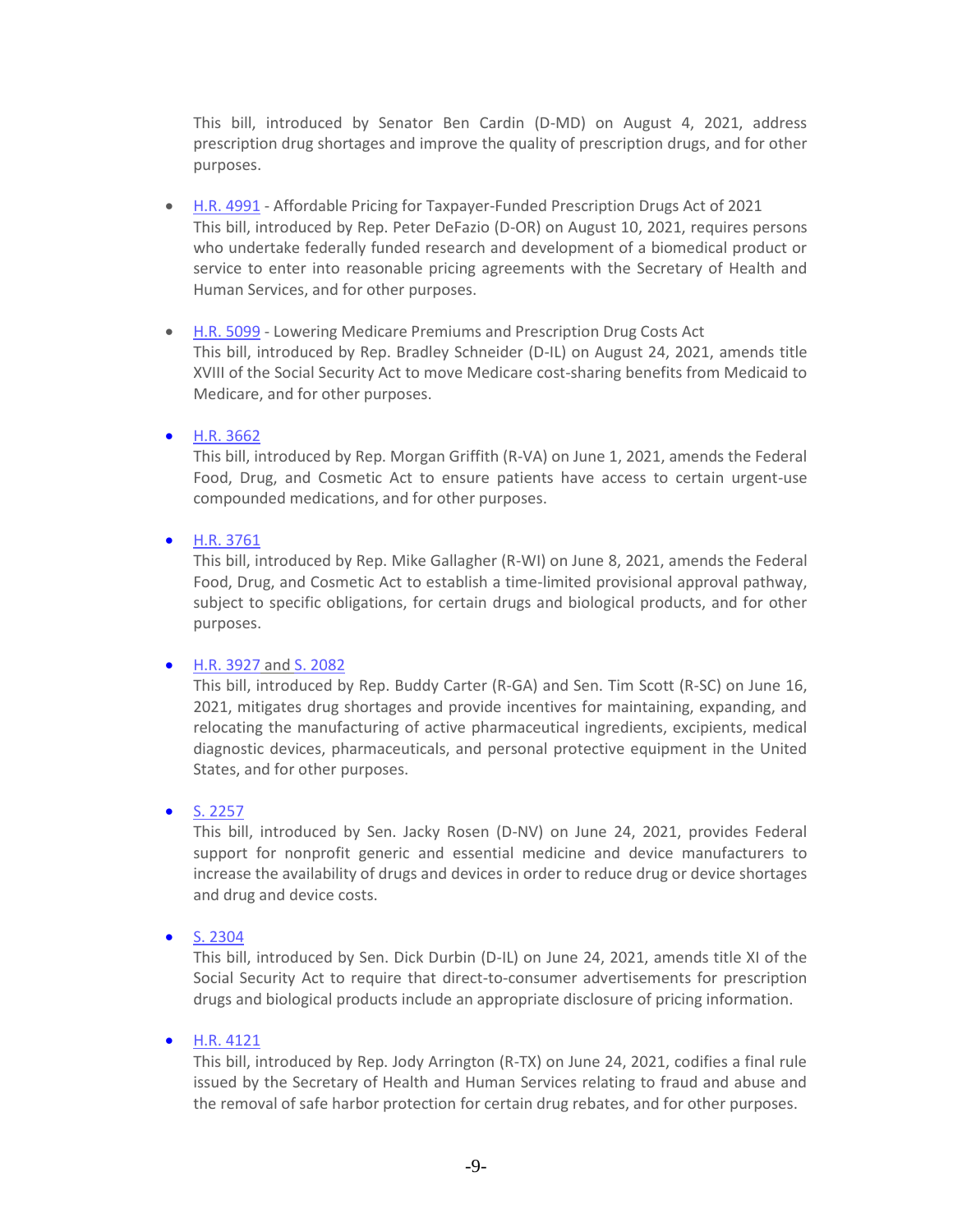# • [H.R. 4158](https://www.congress.gov/bill/117th-congress/house-bill/4158?q=%7B%22search%22%3A%5B%22congressId%3A117+AND+billStatus%3A%5C%22Introduced%5C%22%22%5D%7D&s=2&r=225)

This bill, introduced by Rep. Bobby Rush (D-IL) on June 24, 2021, amends titles XVIII and XIX of the Social Security Act to eliminate cost sharing with respect to coverage of insulin as a covered part D drug under the Medicare program or as a covered outpatient drug under the Medicaid program.

# • [H.R. 4287](https://www.congress.gov/bill/117th-congress/house-bill/4278?q=%7B%22search%22%3A%5B%22congressId%3A117+AND+billStatus%3A%5C%22Introduced%5C%22%22%5D%7D&s=2&r=86)

This bill, introduced by Rep. Greg Murphy (R-NC) on June 30, 2021, directs the Comptroller General of the United States to conduct a study on how direct-to-consumer pharmaceutical advertising negatively impacts drug costs to consumers, and for other purposes.

#### • [S. 1644](https://www.congress.gov/bill/117th-congress/senate-bill/1644?q=%7B%22search%22%3A%5B%22congressId%3A117+AND+billStatus%3A%5C%22Introduced%5C%22%22%5D%7D&s=3&r=940)

This bill, introduced by Sen. Mike Braun (R-IN) on May 13, 2021, amends the Federal Food, Drug, and Cosmetic Act to establish a time-limited provisional approval pathway, subject to specific obligations, for certain drugs and biological products, and for other purposes.

# • [S. 1645](https://www.congress.gov/bill/117th-congress/senate-bill/1645?q=%7B%22search%22%3A%5B%22congressId%3A117+AND+billStatus%3A%5C%22Introduced%5C%22%22%5D%7D&s=3&r=939)

This bill, introduced by Sen. Mike Braun (R-IN) on May 13, 2021, provides for an accelerated approval pathway for certain drugs that are authorized to be lawfully marketed in other countries.

#### • [H.R. 3203](https://www.congress.gov/bill/117th-congress/house-bill/3203?q=%7B%22search%22%3A%5B%22congressId%3A117+AND+billStatus%3A%5C%22Introduced%5C%22%22%5D%7D&s=3&r=896)

This bill, introduced by Rep. Doris Matsui (D-CA) on May 13, 2021, enables certain hospitals that were participating in or applied for the drug discount program under section 340B of the Public Health Service Act prior to the COVID-19 public health emergency to temporarily maintain eligibility for such program, and for other purposes.

#### • [S. 1773](https://www.congress.gov/bill/117th-congress/senate-bill/1773?q=%7B%22search%22%3A%5B%22congressId%3A117+AND+billStatus%3A%5C%22Introduced%5C%22%22%5D%7D&s=3&r=581)

This bill, introduced by Sen. Bob Casey (D-PA) on May 20, 2021, amends title XI of the Social Security Act to establish internet website-based dashboards to allow the public to review information on spending for, and utilization of, prescription drugs and biologicals covered under the Medicare and Medicaid programs.

#### • [H.R. 3437](https://www.congress.gov/bill/117th-congress/house-bill/3437?q=%7B%22search%22%3A%5B%22congressId%3A117+AND+billStatus%3A%5C%22Introduced%5C%22%22%5D%7D&s=3&r=478)

This bill, introduced by Rep. Bobby Rush (D-IL) on May 20, 2021, requires the Secretary of Health and Human Services to guarantee BioBonds in order to provide funding for loans to eligible biomedical companies and universities to carry out clinical trials approved by the Food and Drug Administration, and for other purposes.

# • [H.R. 2344](https://www.congress.gov/bill/117th-congress/house-bill/2344?q=%7B%22search%22%3A%5B%22congressId%3A117+AND+billStatus%3A%5C%22Introduced%5C%22%22%5D%7D&s=7&r=1222)

This bill, introduced by Rep. Tim Ryan (D-OH) on April 1, 2021, requires the use of prescription drug monitoring programs.

# • [H.R. 2484](https://www.congress.gov/bill/117th-congress/house-bill/2484?q=%7B%22search%22%3A%5B%22congressId%3A117+AND+billStatus%3A%5C%22Introduced%5C%22%22%5D%7D&s=7&r=1011)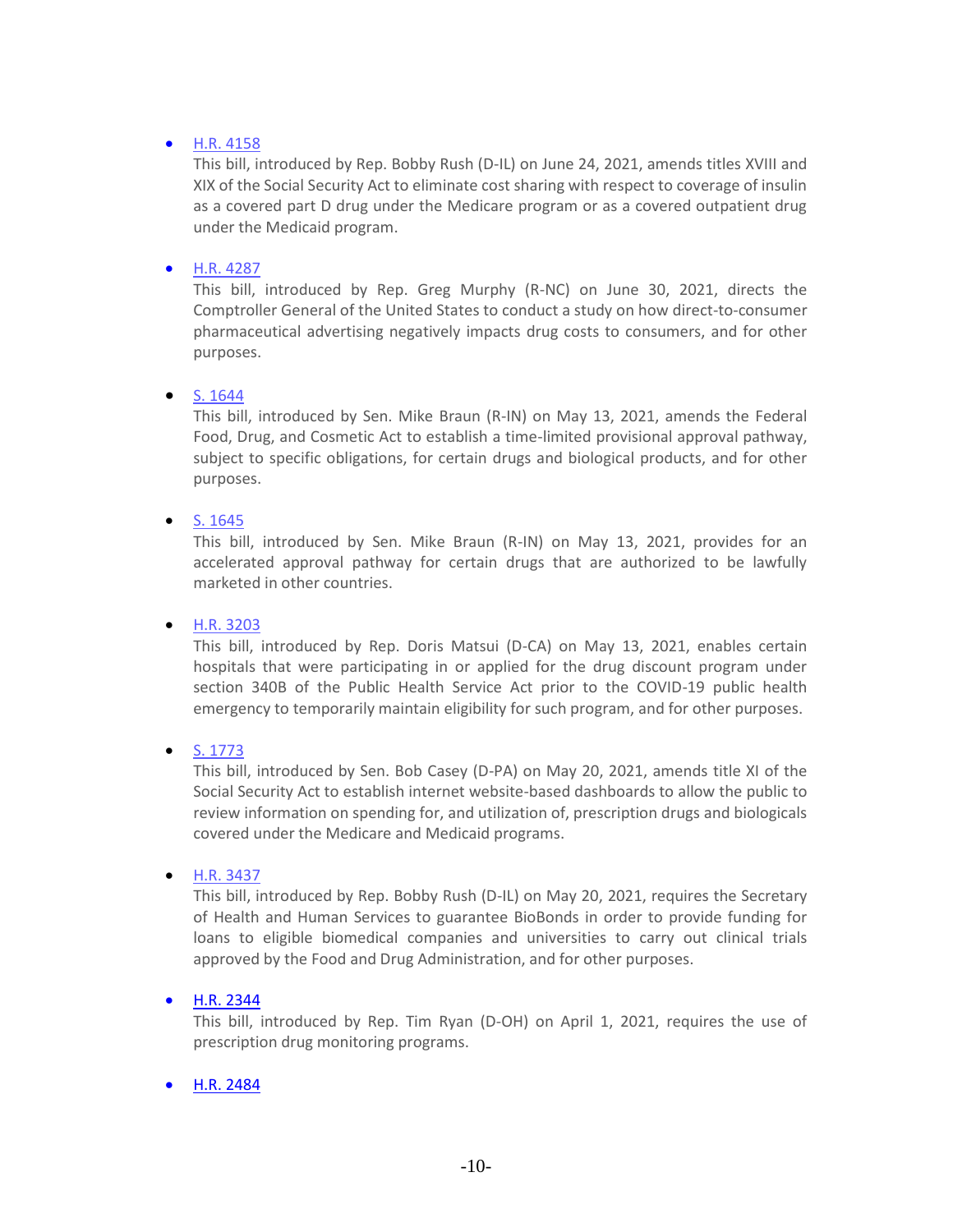This bill, introduced by Rep. Katie Porter (D-CA) on April 13, 2021, amends title XXVII of the Public Health Service Act and title XVIII of the Social Security Act to require pharmacies to disclose any differential between the cost of a prescription drug based on whether certain individuals use prescription drug coverage to acquire such drug, and for other purposes.

#### • [S. 1124](https://www.congress.gov/bill/117th-congress/senate-bill/1123?q=%7B%22search%22%3A%5B%22congressId%3A117+AND+billStatus%3A%5C%22Introduced%5C%22%22%5D%7D&s=6&r=981)

This bill, introduced by Sen. Marsha Blackburn on April 14, 2021, preserves noninterference under the Medicare part D Prescription Drug Benefit program.

# • [H.R. 2608](https://www.congress.gov/bill/117th-congress/house-bill/2608?q=%7B%22search%22%3A%5B%22congressId%3A117+AND+billStatus%3A%5C%22Introduced%5C%22%22%5D%7D&s=6&r=773)

This bill, introduced by Rep. Peter Welch (D-VT) on April 15, 2021, amends title XVIII of the Social Security Act to ensure equal access of Medicare beneficiaries to community pharmacies in underserved areas as network pharmacies under Medicare prescription drug coverage, and for other purposes.

# • [H.R. 2623](https://www.congress.gov/bill/117th-congress/house-bill/2623?q=%7B%22search%22%3A%5B%22congressId%3A117+AND+billStatus%3A%5C%22Introduced%5C%22%22%5D%7D&s=6&r=751)

This bill, introduced by Rep. Josh Gottheimer (D-NJ) on April 16, 2021, amends the Internal Revenue Code of 1986 to restore the amount of the orphan drug tax credit, and for other purposes.

# • [H.R. 2706](https://www.congress.gov/bill/117th-congress/house-bill/2706?q=%7B%22search%22%3A%5B%22congressId%3A117+AND+billStatus%3A%5C%22Introduced%5C%22%22%5D%7D&s=5&r=590)

This bill, introduced by Rep. Katie Porter (D-CA) on April 20, 2021, amends title XVIII of the Social Security Act to require drug manufacturers to pay a Medicare part B rebate for certain drugs if the price of such drugs increases faster than inflation.

#### • [H.R. 2829 and S. 1323](https://www.congress.gov/bill/117th-congress/house-bill/2829?q=%7B%22search%22%3A%5B%22congressId%3A117+AND+billStatus%3A%5C%22Introduced%5C%22%22%5D%7D&s=4&r=333)

This bill, introduced by Rep. Peter Welch (D-VT) and Sen. Jeff Merkley (D-OR) on April 22, 2021, requires the Secretary of Health and Human Services to establish reference prices for prescription drugs for purposes of Federal health programs, and for other purposes.

# • [S. 1366](https://www.congress.gov/bill/117th-congress/senate-bill/1366?q=%7B%22search%22%3A%5B%22congressId%3A117+AND+billStatus%3A%5C%22Introduced%5C%22%22%5D%7D&s=4&r=327)

This bill, introduced by Sen. Elizabeth Warren (D-MA) on April 26, 2021, secures the supply of drugs in the United States, and for other purposes.

#### • [H.R. 2846](https://www.congress.gov/bill/117th-congress/house-bill/2846?q=%7B%22search%22%3A%5B%22congressId%3A117+AND+billStatus%3A%5C%22Introduced%5C%22%22%5D%7D&s=4&r=302)

This bill, introduced by Rep. David McKinley (R-WV) on April 27, 2021, amends title XVIII of the Social Security Act to require PDP sponsors of a prescription drug plan under part D of the Medicare program that use a formulary to include certain generic drugs and biosimilar biological products on such formulary, and for other purposes.

#### • [H.R. 2853](https://www.congress.gov/bill/117th-congress/house-bill/2853?q=%7B%22search%22%3A%5B%22congressId%3A117+AND+billStatus%3A%5C%22Introduced%5C%22%22%5D%7D&s=4&r=295)

This bill, introduced by Rep. Kurt Schrader (D-OR) on April 27, 2021, amends the Federal Food, Drug, and Cosmetic Act, with respect to eligibility for approval of a subsequent generic drug, to remove the barrier to that approval posed by the 180-day exclusivity period afforded to a first generic applicant that has not yet received final approval, and for other purposes.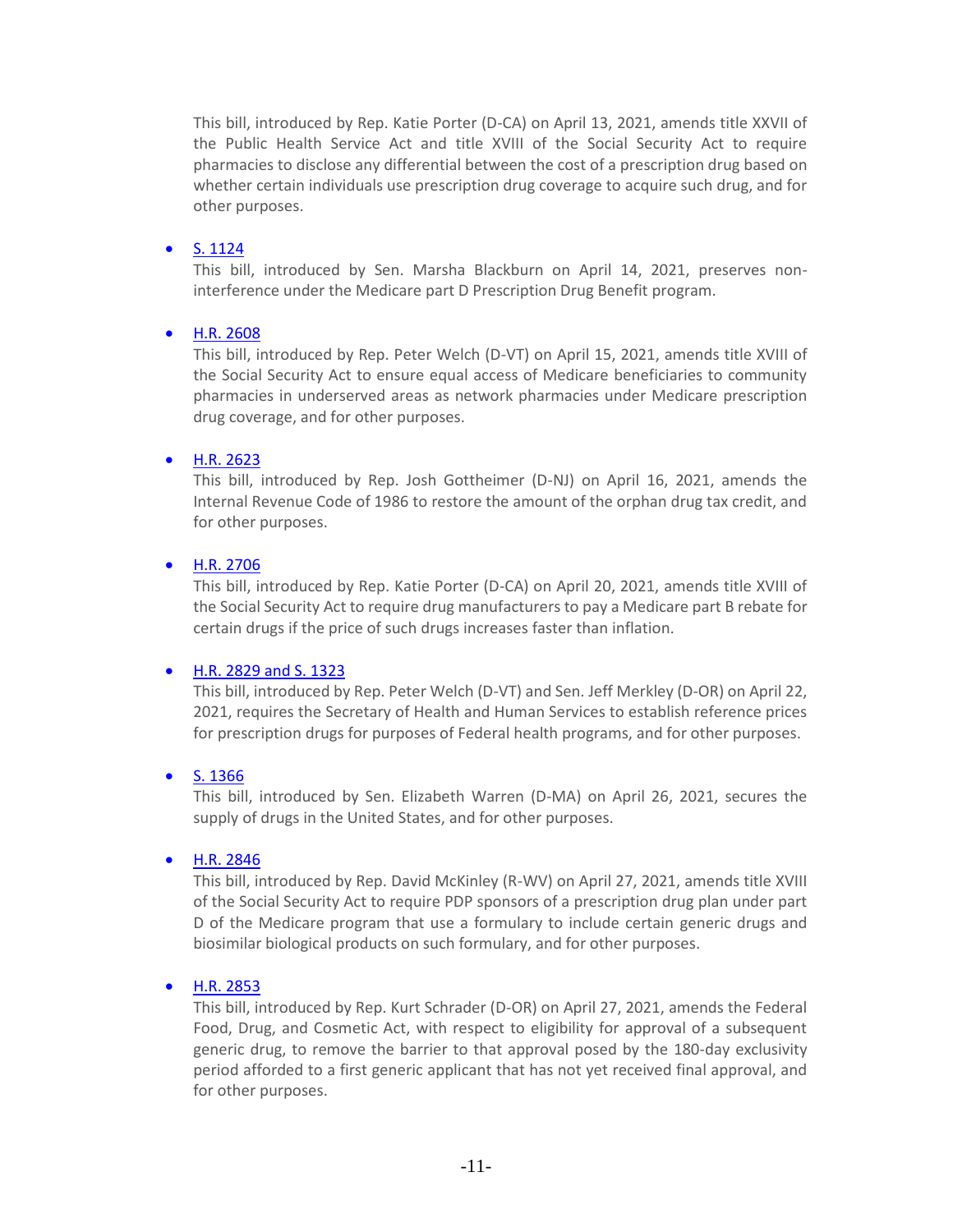# • [S. 1425](https://www.congress.gov/bill/117th-congress/senate-bill/1425?q=%7B%22search%22%3A%5B%22congressId%3A117+AND+billStatus%3A%5C%22Introduced%5C%22%22%5D%7D&s=3&r=225)

This bill, introduced by Sen. Amy Klobuchar (D-MN) on April 28, 2021, enables the Federal Trade Commission to deter filing of sham citizen petitions to cover an attempt to interfere with approval of a competing generic drug or biosimilar, to foster competition, and facilitate the efficient review of petitions filed in good faith to raise legitimate public health concerns, and for other purposes.

#### • [S. 1428](https://www.congress.gov/bill/117th-congress/senate-bill/1428?q=%7B%22search%22%3A%5B%22congressId%3A117+AND+billStatus%3A%5C%22Introduced%5C%22%22%5D%7D&s=3&r=222)

This bill, introduced by Sen. Amy Klobuchar (D-MN) on April 28, 2021, prohibits brand name drug companies from compensating generic drug companies to delay the entry of a generic drug into the market, and to prohibit biological product manufacturers from compensating biosimilar and interchangeable companies to delay the entry of biosimilar biological products and interchangeable biological products.

#### • [H.R. 2868](https://www.congress.gov/bill/117th-congress/house-bill/2868?q=%7B%22search%22%3A%5B%22congressId%3A117+AND+billStatus%3A%5C%22Introduced%5C%22%22%5D%7D&s=3&r=195)

This bill, introduced by Rep. G.K. Butterfield (D-NC) on April 28, 2021, amends title XIX of the Social Security Act to prohibit additional rebates under the Medicaid program for certain noninnovator multiple source drugs.

#### • [H.R. 2870](https://www.congress.gov/bill/117th-congress/house-bill/2870?q=%7B%22search%22%3A%5B%22congressId%3A117+AND+billStatus%3A%5C%22Introduced%5C%22%22%5D%7D&s=3&r=193)

This bill, introduced by Rep. Buddy Carter (R-GA) on April 28, 2021, amends the Public Health Service Act to provide for stockpiles to ensure that all Americans have access to generic drugs at risk of shortage, and for other purposes.

#### • [H.R. 2883](https://www.congress.gov/bill/117th-congress/house-bill/2883?q=%7B%22search%22%3A%5B%22congressId%3A117+AND+billStatus%3A%5C%22Introduced%5C%22%22%5D%7D&s=3&r=180)

This bill, introduced by Rep. Hakeem Jeffries (D-NY) on April 28, 2021, enables the Federal Trade Commission to deter filing of sham citizen petitions to cover an attempt to interfere with approval of a competing generic drug or biosimilar, to foster competition and facilitate the efficient review of petitions filed in good faith to raise legitimate public health concerns, and for other purposes.

#### • [H.R. 2891](https://www.congress.gov/bill/117th-congress/house-bill/2891?q=%7B%22search%22%3A%5B%22congressId%3A117+AND+billStatus%3A%5C%22Introduced%5C%22%22%5D%7D&s=3&r=172)

This bill, introduced by Rep. Jerry Nadler (D-NY) on April 28, 2021, prohibits prescription drug companies from compensating other prescription drug companies to delay the entry of a generic drug, biosimilar biological product, or interchangeable biological product into the market.

#### • [S. 1462](https://www.congress.gov/bill/117th-congress/senate-bill/1462?q=%7B%22search%22%3A%5B%22congressId%3A117+AND+billStatus%3A%5C%22Introduced%5C%22%22%5D%7D&s=3&r=122)

This bill, introduced by Sen. Bill Cassidy on April 29, 2021, amends the Federal Food, Drug, and Cosmetic Act to simplify the generic drug application process.

#### • [S. 1463](https://www.congress.gov/bill/117th-congress/senate-bill/1463?q=%7B%22search%22%3A%5B%22congressId%3A117+AND+billStatus%3A%5C%22Introduced%5C%22%22%5D%7D&s=2&r=121)

This bill, introduced by Sen. Bill Cassidy on April 29, 2021, amends the Federal Food, Drug, and Cosmetic Act to modernize therapeutic equivalence rating determinations.

#### • [S. 1508](https://www.congress.gov/bill/117th-congress/senate-bill/1508?q=%7B%22search%22%3A%5B%22congressId%3A117+AND+billStatus%3A%5C%22Introduced%5C%22%22%5D%7D&s=2&r=76)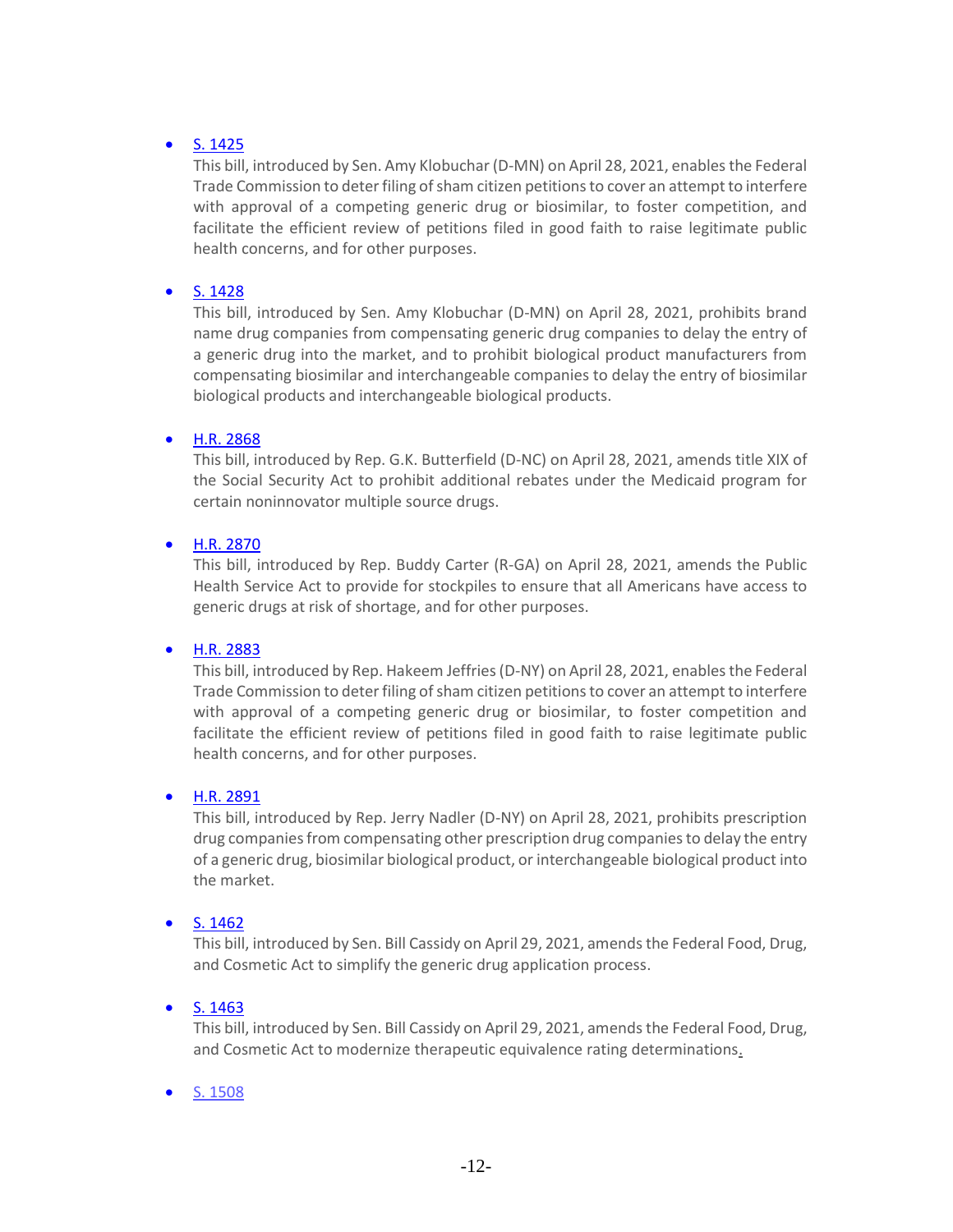This bill, introduced by Sen. Roger Marshall (R-KS) on April 29, 2021, provides for the use of emergency use authorization data and real world evidence gathered during an emergency to support premarket applications for drugs, biological products, and devices, and for other purposes.

# • [S. 1523](https://www.congress.gov/bill/117th-congress/senate-bill/1523?q=%7B%22search%22%3A%5B%22congressId%3A117+AND+billStatus%3A%5C%22Introduced%5C%22%22%5D%7D&s=2&r=61)

This bill, introduced by Sen. Mike Braun (R-IN) on April 29, 2021, amends title XI of the Social security Act and title XXVII of the Public Health Service Act to establish requirements with respect to prescription drug benefits.

# • [H.R. 2148](https://www.congress.gov/bill/117th-congress/house-bill/2148?q=%7B%22search%22%3A%5B%22drug+pricing%22%5D%7D&s=2&r=1)

This bill, introduced by Rep. Ro Khanna (D-CA) on March 23, 2021, aims to significantly lower prescription drug prices for patients in the United States by ending governmentgranted monopolies for manufacturers who charge drug prices that are higher than the median prices at which the drugs are available in other countries.

# • [S. 909](https://www.congress.gov/bill/117th-congress/senate-bill/909?q=%7B%22search%22%3A%5B%22drug+pricing%22%5D%7D&s=3&r=3)

This bill, introduced by Sen. Bernie Sanders (I-VT) on March 23, 2021, aims to significantly lower prescription drug prices for patients in the United States by ending governmentgranted monopolies for manufacturers who charge drug prices that are higher than the median prices at which the drugs are available in other countries.

# • [S. 898](https://www.congress.gov/bill/117th-congress/senate-bill/898?q=%7B%22search%22%3A%5B%22drug+pricing%22%5D%7D&s=4&r=5)

This bill, introduced by Sen. Tammy Baldwin (D-WI) on March 23, 2021, requires reporting regarding certain drug price increases, and for other purposes.

#### • [S. 833](https://www.congress.gov/bill/117th-congress/senate-bill/833?q=%7B%22search%22%3A%5B%22drug+pricing%22%5D%7D&s=5&r=7)

This bill, introduced by Sen. Amy Klobuchar (D-MN) on March 18, 2021, amends XVII of the Social Security Act to allow the Secretary of Health and Human Services to negotiate fair prescription drug prices under part D of the Medicare program.

#### • [H.R. 597](https://www.congress.gov/bill/117th-congress/house-bill/597?q=%7B%22search%22%3A%5B%22congressId%3A117+AND+billStatus%3A%5C%22Introduced%5C%22%22%5D%7D&s=2&r=104)

This bill, introduced by Re. Jan Schakowsky (D-IL) on January 28, 2021, requires any COVID-19 drug developed in whole or in part with Federal support to be affordable and accessible by prohibiting monopolies and price gouging, and for other purposes.

• [S. 141](https://www.congress.gov/bill/117th-congress/senate-bill/141?q=%7B%22search%22%3A%5B%22congressId%3A117+AND+billStatus%3A%5C%22Introduced%5C%22%22%5D%7D&s=4&r=223)

This bill, introduced by Sen. Jeanne Shaheen (D-NH) on January 28, 2021, amends the Internal Revenue Code of 1986 to deny the deduction for advertising and promotional expenses for prescription drugs.

• [H.R. 153](https://www.congress.gov/bill/117th-congress/house-bill/153?q=%7B%22search%22%3A%5B%22congressId%3A117+AND+billStatus%3A%5C%22Introduced%5C%22%22%5D%7D&s=10&r=777)

This bill, introduced by Rep. Bobby Rush (D-IL) on January 4, 2021, prohibits brand name drug manufacturers from compensating generic drug manufacturers to delay the entry of a generic drug into the market, and to prohibit biological product manufacturers from compensating biosimilar and interchangeable product manufacturers to delay entry of biosimilar and interchangeable products, and for other purposes.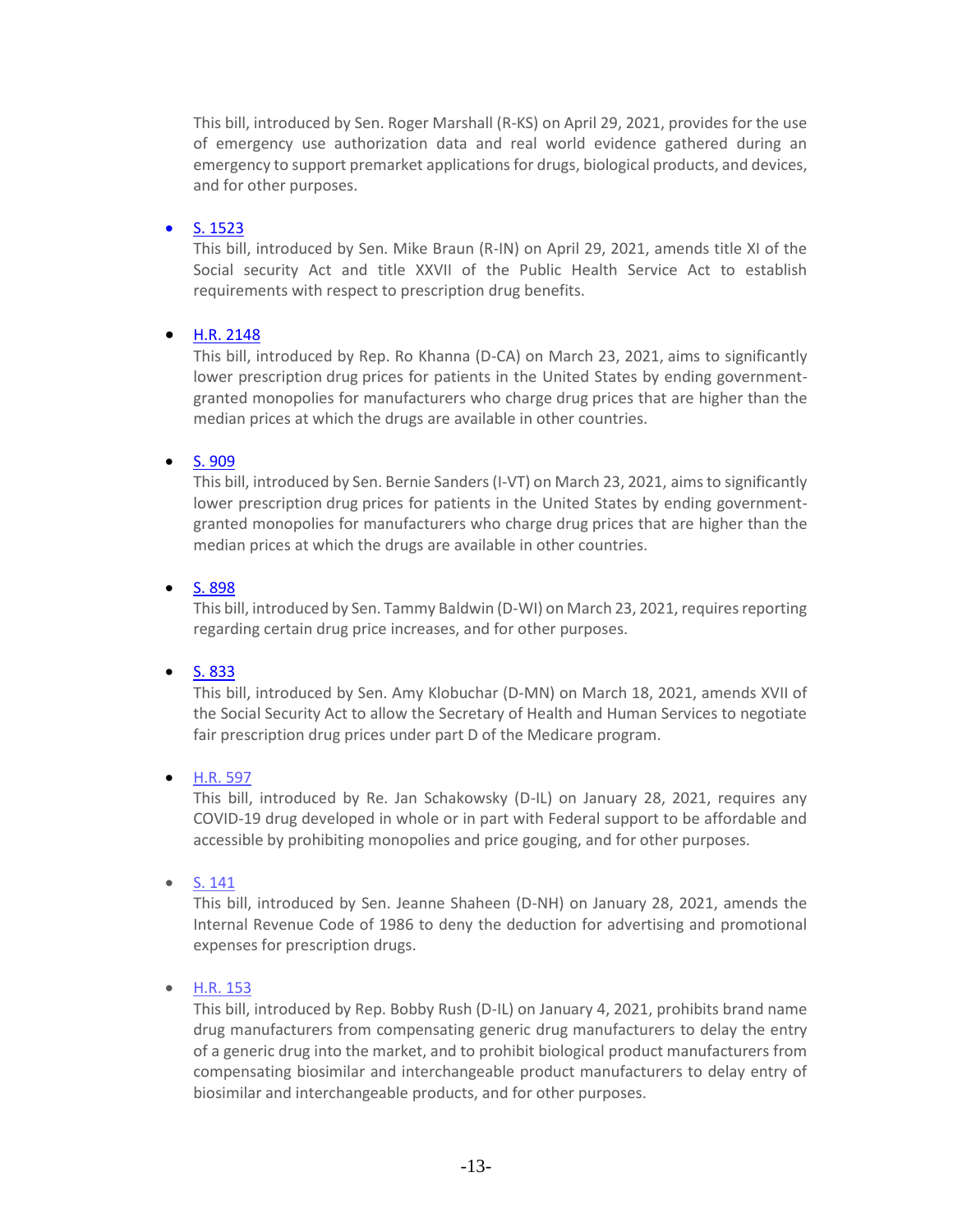# **In The News**

[Politico](https://protect-us.mimecast.com/s/fBj6CYEQrOtGJjNksV6rRR) (5/6/2022): **HOUSE E&C COMMITTEE REVEAL THE FOOD AND DRUG AMENDMENTS OF 2022** — Lawmakers on the House Energy and Commerce Committee released bipartisan legislation that would reauthorize FDA medical product user fee programs for another five years, David and Katherine report. Congress must periodically reauthorize the programs to continue to allow FDA to collect fees from the medical product manufacturers, which it uses to hire staff to review product applications more expeditiously.

[Modern Healthcare](https://protect-us.mimecast.com/s/MIfYCJ6YzvF0myvncVYfh1n) (5/6/2022): **Hospitals see growing financial impact from 340B discount restrictions** - Hospitals expect median annual losses of \$2.2 million due pharmaceutical companies limiting 340B drug discounts, according to a survey.

[Bloomberg](https://www.bgov.com/core/news/#!/articles/RBFI7AT1UM0W) (5/5/2022): **Kids' Cancer Research Bill to Get Push in FDA Fee Plan Talks** - Policy advocates and lawmakers are aiming to get several bills added into a must-pass FDA user fee package after proposals to boost pediatric cancer treatment research and improve oversight on diagnostic tests were left out of an initial version.

[Modern Healthcare](https://protect-us.mimecast.com/s/NjJIC2kg2LTnJ6XmhnJpKay) (5/6/2022): **Cigna launches digital cancer consult service** - The service will be expanded to include more customers of both Cigna and its Evernorth eviCore analytics platform.

[Axios](https://protect-us.mimecast.com/s/e1y4Cv2YREhBk58ofAjrVP) (5/5/2022): **The trouble with telehealth prescriptions** - Mental telehealth startups such as Cerebral and Done Health are coming under increased scrutiny for the way they prescribe drugs with a high potential for abuse like Adderall.

[Bloomberg](https://protect-us.mimecast.com/s/BnjHC0R2EJsEA56jTEXfcp) (5/5/2022): **New Cancer Drug Access at Risk in Oregon Medicaid Proposal**: An Oregon proposal to exclude expensive drugs that received FDA fast-track approval from Medicaid coverage is alarming advocates for patients with cancer and other life-threatening diseases. If approved, the proposal could limit access in Medicaid to promising treatments for patients with deadly conditions, and could encourage other states to similarly attempt to restrict access to get relief from rising drug costs, advocates say.

[Bloomberg](https://protect-us.mimecast.com/s/NTVZC2kg2LTxDXn7UrEUrs) (5/5/2022): **Lawmakers Seek to Boost FDA Power Over Fast-Tracked Drugs**: The FDA could remove from the market any drugs that obtained accelerated approval if they fail to show a clinical benefit under a proposed package reauthorizing must-pass user fee legislation. The bipartisan proposal, unveiled Wednesday by leaders of the House Energy and Commerce Committee, would push sponsors of drugs approved through the accelerated pathway to complete required postmarket studies. Both the Food and Drug Administration and lawmakers have pushed for legislative changes to minimize the amount of time between when an accelerated approved drug enters the market and its clinical benefit is confirmed.

[Politico](https://protect-us.mimecast.com/s/BRdWC82oWRhJyRE9tMt3Br) (5/5/2022): **HOUSE E&C COMMITTEE UNVEILS FDA USER FEE PACKAGE** — On Wednesday, top lawmakers on the House Energy and Commerce Committee published bipartisan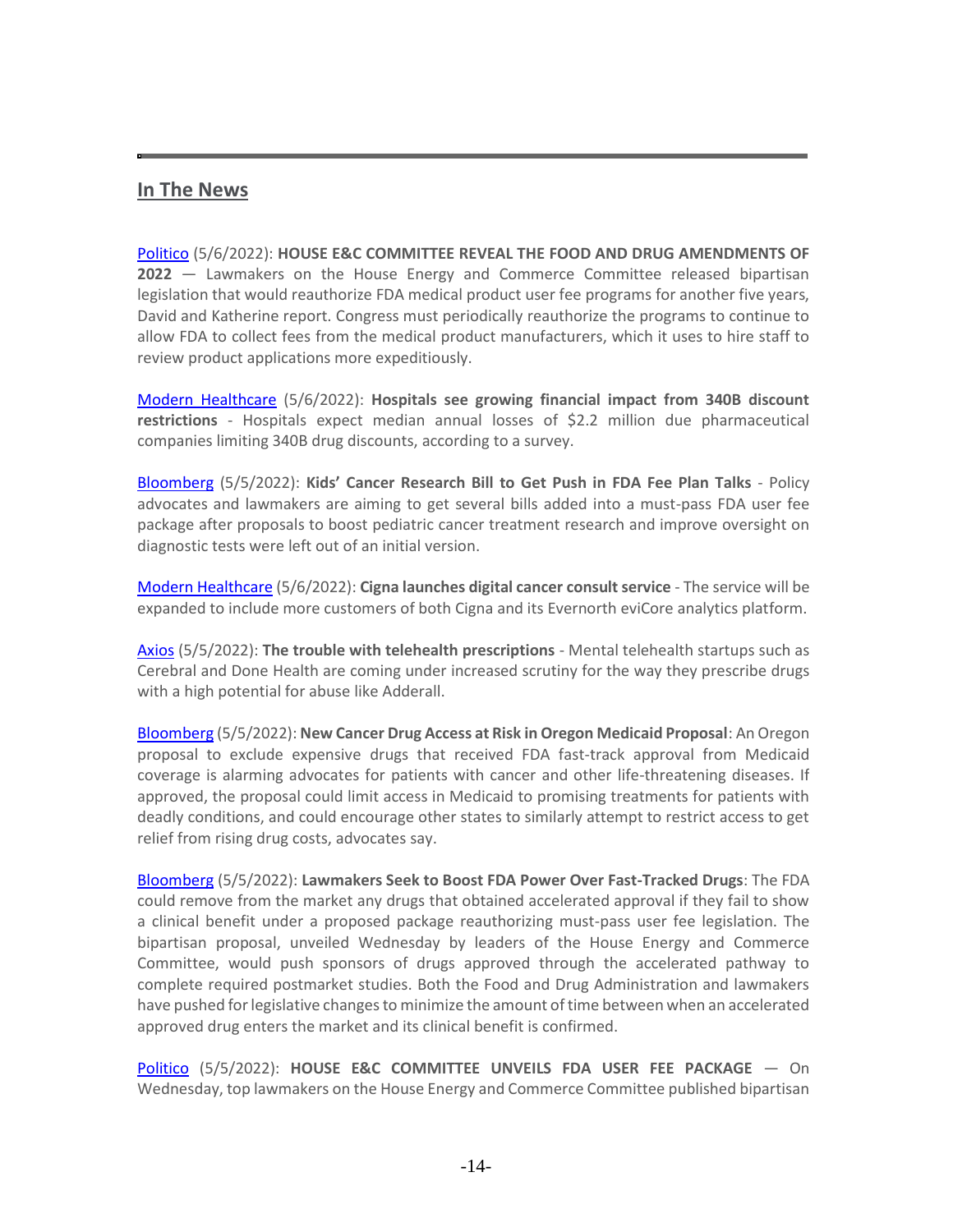legislation that would reauthorize the FDA's medical product user fee programs, David and POLITICO's Katherine Ellen Foley report.

[Politico](https://protect-us.mimecast.com/s/MbmoCv2YREhBkA9JuAt7ks) (5/3/2022): **GOP UNVEILS NEW HEALTH PLATFORM** — The House GOP Healthy Future Task Force on Friday debuted a one-page policy platform that diverges significantly from certain Trump-era proposals like international price indexing. But it keeps some familiar proposals favored by the drug industry like having health plans share drug discounts with patients at the pharmacy counter and device-industry priorities like speeding Medicare coverage for breakthrough medical devices.

[Axios](https://protect-us.mimecast.com/s/O3tcCERZ1nsAZJjWsP-HoU) (5/3/2022): **GOP dialing back its drug price goals** - House Republicans are dialing back their drug pricing goals and abandoning direct government negotiations and other signature policies from the Trump years, Adriel writes.

[Politico](https://protect-us.mimecast.com/s/MbmoCv2YREhBkA9JuAt7ks) (5/3/2022): **WICKER PRESSES BIDEN ADMIN TO FILL OSTP DIRECTOR POSITION** — Sen. Roger Wicker (R-Miss.), the Commerce Committee's ranking member, urged the Biden administration on Monday to fill the top leadership position at the White House Office of Science and Technology Policy. Sociologist Alondra Nelson stepped in to carry out director duties after Eric Lander resigned in February amid reports of bullying, though it's not a permanent role.

[Politico](https://protect-us.mimecast.com/s/MbmoCv2YREhBkA9JuAt7ks) (5/3/2022): **CMS RULE TO LOWER COST-SHARING BURDEN AT PHARMACIES** — CMS released a final rule Friday for the Medicare Advantage and Part D prescription drug programs, aiming to lower out-of-pocket costs for beneficiaries. The rule would require Part D plans "to apply all price concessions they receive from network pharmacies to the negotiated price at the point of sale, so that the beneficiary can also share in the savings."

[Politico](https://protect-us.mimecast.com/s/J9PeC73nYQfPBZmkFBW6_e) (5/3/2022): **ADVOCACY GROUPS MAKE FRESH PUSH FOR DRUG PRICE REFORM** — The group Patients for Affordable Drugs is launching a new, six-figure ad campaign to push the Senate to restart efforts on Medicare negotiation of drug prices, inflation caps and other cost controls the House passed last year and advance a bill by Memorial Day.

[Bloomberg](https://protect-us.mimecast.com/s/iX6pCG6YzpFyDrAlfKSlOZ) (5/2/2022): **ARPA-H Faces Pressure on Drug Patent Grabs** - NIH could find itself wading into the drug pricing debate as it houses a new biomedical accelerator, despite its longstanding policy not to get involved in the cost of new therapies.

[Politico](https://protect-us.mimecast.com/s/B3V7CL9Y0xsoGklvSmwn9L) (4/29/2022): **ESHOO WEIGHS IN ON USER FEE REAUTHORIZATION RIDERS** — Energy and Commerce Health Subcommittee Chair Anna Eshoo (D-Calif.) told POLITICO on Thursday it is still her preference that "there wouldn't be anything attached" to the FDA user fee program reauthorization package but acknowledged Congress is "not there yet."

[Modern Healthcare](https://protect-us.mimecast.com/s/wYVgCDkY6mT6EBLBsWoyAx9) (4/29/2022): **MD Anderson partners with Community Health Network on integrated cancer program** - The partnership gives Community Health Network physicians access to MD Anderson experts and patients access to innovative cancer treatments, clinical trials and research studies.

[Politico](https://protect-us.mimecast.com/s/B3V7CL9Y0xsoGklvSmwn9L) (4/29/2022): **CMS: WE WILL CONTINUE TO COVER ACCELERATED APPROVAL DRUGS** — CMS expects it will continue to cover accelerated approval drugs, CMS Administrator Chiquita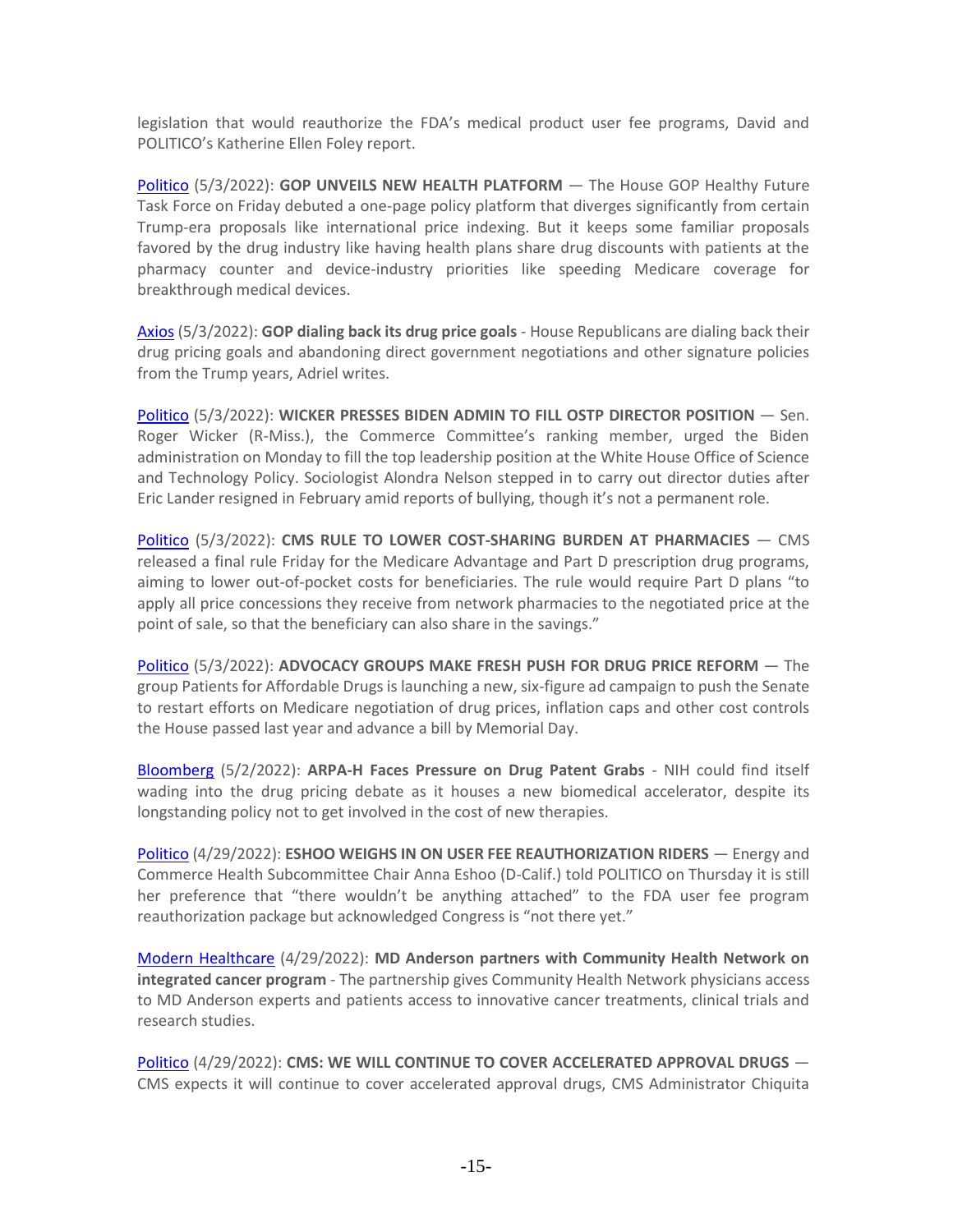Brooks-LaSure said Thursday at a Q&A hosted by the Association of Health Care Journalists in Austin, Texas, POLITICO's Alice Miranda Ollstein reports.

[Bloomberg](https://protect-us.mimecast.com/s/I_OMCwpE2GFOBJyBiRrXfz) (4/28/2022): **Eshoo Pledges ARPA-H Independence From NIH**: A debate over where a new biomedical accelerator agency should sit within the federal government isn't over, as a top health lawmaker said she'll keep working to keep the new office outside of the NIH. "Congress authorizes. Congress appropriates," Rep. Anna Eshoo (D-Calif.), chair of the House Energy and Commerce Health Subcommittee, said at a hearing on the Health and Human Services Department's budget request. Eshoo said that HHS Secretary Xavier Becerra "has his view. I don't agree with it. So I will present authorizing legislation."

[Politico](https://protect-us.mimecast.com/s/YSubCn5Y7vSy8LqOhNOCnX) (4/28/2022): **DEMS REIGNITE MEDICAID EXPANSION EFFORT** — Rep. Carolyn Bourdeaux (D-Ga.) and Sen. Raphael Warnock (D-Ga.) on Wednesday relaunched an effort to include Medicaid expansion in the reconciliation package.

[Axios](https://protect-us.mimecast.com/s/-EQUCYEQrOt0rMNDI3HWE8) (4/28/2022): **Hospitals press for more federal aid as fortunes turn** - Hospitals' financial fortunes have taken a turn for the worse in recent weeks, thanks to less-than-favorable Medicare policies and rising labor and supply costs, Axios' Adriel Bettelheim and Caitlin Owens write.

[Bloomberg](https://protect-us.mimecast.com/s/6_JRCKrYzwsAV9RrtGMPsb) (4/27/2022): **Manchin Sees Drug Price Path to Skirt GOP** - Key holdout Sen. Joe Manchin (D-W.Va.) said on Tuesday he discussed a tax increase and deficit reduction bill with Senate Majority Leader Chuck Schumer (D-N.Y.) as a way to fight soaring inflation, and said it would make sense to include cuts to prescription drug prices in the measure.

[Modern Healthcare](https://protect-us.mimecast.com/s/oVKxCJ6YzvF4Ngx3IV5h5Dh) (4/27/2022): **Telehealth didn't lead to unnecessary care in 2020, study says** - The research refutes concerns that telehealth could lead to duplicative care.

[Politico](https://protect-us.mimecast.com/s/3sTNCYEQrOt0roBLUK0WJ_) (4/27/2022): **REPEAL AND REPLACE IS OVER, REFORM IS NOT** — With Republicans poised to resurge in Congress, one question looms large: Where does the GOP stand today on the Affordable Care Act?

[Politico](https://protect-us.mimecast.com/s/nyAmCqxV6yh4qPLOhQhL4B) (4/26/2022): **FDA CENTER DIRECTOR DERBY** — The leaders of FDA's drug, biologic and medical device centers are testifying before the Senate HELP Committee this morning on user fee agreements.

[Bloomberg](https://protect-us.mimecast.com/s/vbtWCDkY6mT62914Ivyevm) (4/26/2022): **FDA User Fee Agreements**: The Senate Health, Education, Labor, and Pensions Committee holds another hearing on user fee agreements between the Food and Drug Administration and the medical industry, which are being negotiated ahead of legislation that would enshrine them into law. Today's session includes three directors of FDA centers. For more on the authorization legislation, see the BGOV OnPoint: Congress Ramps Up for FDA User Fee Reauthorization.

[Politico](https://protect-us.mimecast.com/s/nyAmCqxV6yh4qPLOhQhL4B) (4/26/2022): **FDA GOES TO WASHINGTON PART TWO** — Commissioner Robert Califf will take over the mantle of congressional testimony from his deputies later this week; the FDA chief is scheduled to testify on his agency's fiscal 2023 budget ask before the Senate Appropriations Agriculture Subcommittee on Thursday. He was also scheduled to appear before the House Appropriations Agriculture Subcommittee on Wednesday, but that hearing has been postponed, per the committee website.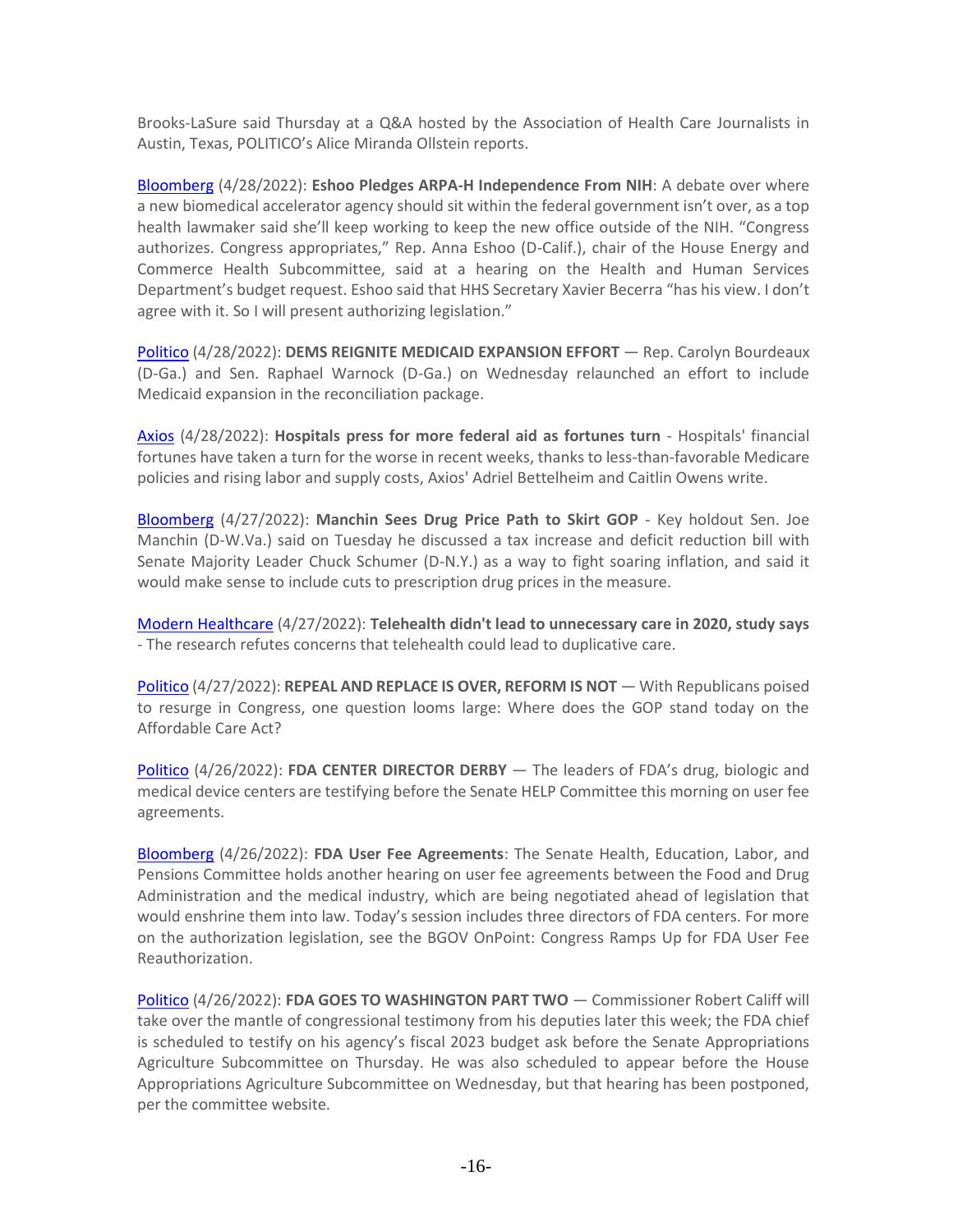[Bloomberg](https://protect-us.mimecast.com/s/pL1QCpYRBxHlr2GYFPPnp5) (4/26/2022): **Lobbying Effort to Lower Drug Prices Launches**: Long-time supporters of legislation to allow the government to demand drugmakers lower their prices will announce today the launch of a new campaign to reenergize Democrats' stalled effort to pass a sweeping domestic agenda before the end of May.

[Politico](https://protect-us.mimecast.com/s/Mp6tC68mGPF32WLjFmu5Ve) (4/25/2022): **FIRST IN PULSE: WARREN PRESSES BIDEN ADMIN TO ACT ON DRUG PRICING AMID HILL STALEMATE** - Sen. Elizabeth Warren (D-Mass.) wrote to HHS Secretary Xavier Becerra today outlining a set of executive actions the Biden administration can take without Congressional approval to lower drug prices and pushing for action given the current impasse on the issue on Capitol Hill.

[Axios](https://protect-us.mimecast.com/s/P1f1CL9Y0xsoxvZVHm7Q7E) (4/25/2022): **Ukraine aid could boost prospects for COVID package** - President Biden's call for more Ukraine aid could provide the groundwork for reviving a \$10 billion COVID preparedness package that's stalled in Congress — if Democrats can tamp down their internal divisions, Axios' Adriel Bettelheim writes.

[Modern Healthcare](https://protect-us.mimecast.com/s/2zXNC2kg2LTxqj41in53wQn) (4/25/2022): **Study mines cancer genetics to help with targeted treatment** - Researchers identified 58 new clues to the causes of cancer called "mutational signatures" that contribute to the development of the disease.

[Politico](https://protect-us.mimecast.com/s/rqcMCqxV6yh45A31HQQywb) (4/22/2022): **HELP COMMITTEE TEES UP USER FEE HEARING WITH FDA OFFICIALS** — The Senate Health Committee will hold a hearing on FDA user fee agreements on Tuesday morning. CDER Director Patrizia Cavazzoni, CBER Director Peter Marks and CDRH Director Jeff Shuren are set to testify.

[Axios](https://protect-us.mimecast.com/s/gu6xCxkV8JTGA6QKtwIqpm) (4/22/2022): **Drug lobby taps Biden aide's brother** - Jeff Ricchetti, the brother of senior White House official Steve Ricchetti, has been lobbying for the drug industry's top trade group, Axios' Lachlan Markey reports.

[Politico](https://protect-us.mimecast.com/s/gdc7COYELAHPKLXyhjd_BU) (4/21/2022): **LOOMING LOSS OF TELEHEALTH ACCESS** — Millions of patients are losing expanded access to telehealth across state lines as states' pandemic emergency declarations wind down, POLITICO's Ben Leonard writes.

[Modern Healthcare](https://protect-us.mimecast.com/s/RByFCW6wpMFpBVl0t6Kv-1m) (4/21/2022): **Surprise bill resolutions' path forward hinges on final rule** - With the dispute resolution portal open, making further changes to the process could be difficult.

[Politico](https://protect-us.mimecast.com/s/0iEgC4xkVNhj16lkCBg0cq) (4/20/2022): **STATE OF TELEHEALTH** — The telehealth industry, which has grown tremendously amid the pandemic, faces some uncertainty as more states end waivers allowing care across state lines.

[Axios](https://protect-us.mimecast.com/s/BAxUCPNMgBFDkEXLhjpbBE) (4/19/2022): **Hospitals' massive cancer drug markups** - The prices that private insurers agree to pay hospitals for cancer drugs are often at least double what the hospital paid to acquire the drugs, Axios' Caitlin Owens reports from a new study in JAMA Internal Medicine.

[The Hill](https://thehill.com/blogs/congress-blog/3272225-ftcs-inquiry-of-pbms-wont-lower-prescription-drug-costs/) (4/18/2022): **FTC's inquiry of PBMs won't lower prescription drug costs** - I recently had the opportunity to participate in a listening forum at the Federal Trade Commission (FTC) on competition in the health care industry where I shared my thoughts on what needs to be done to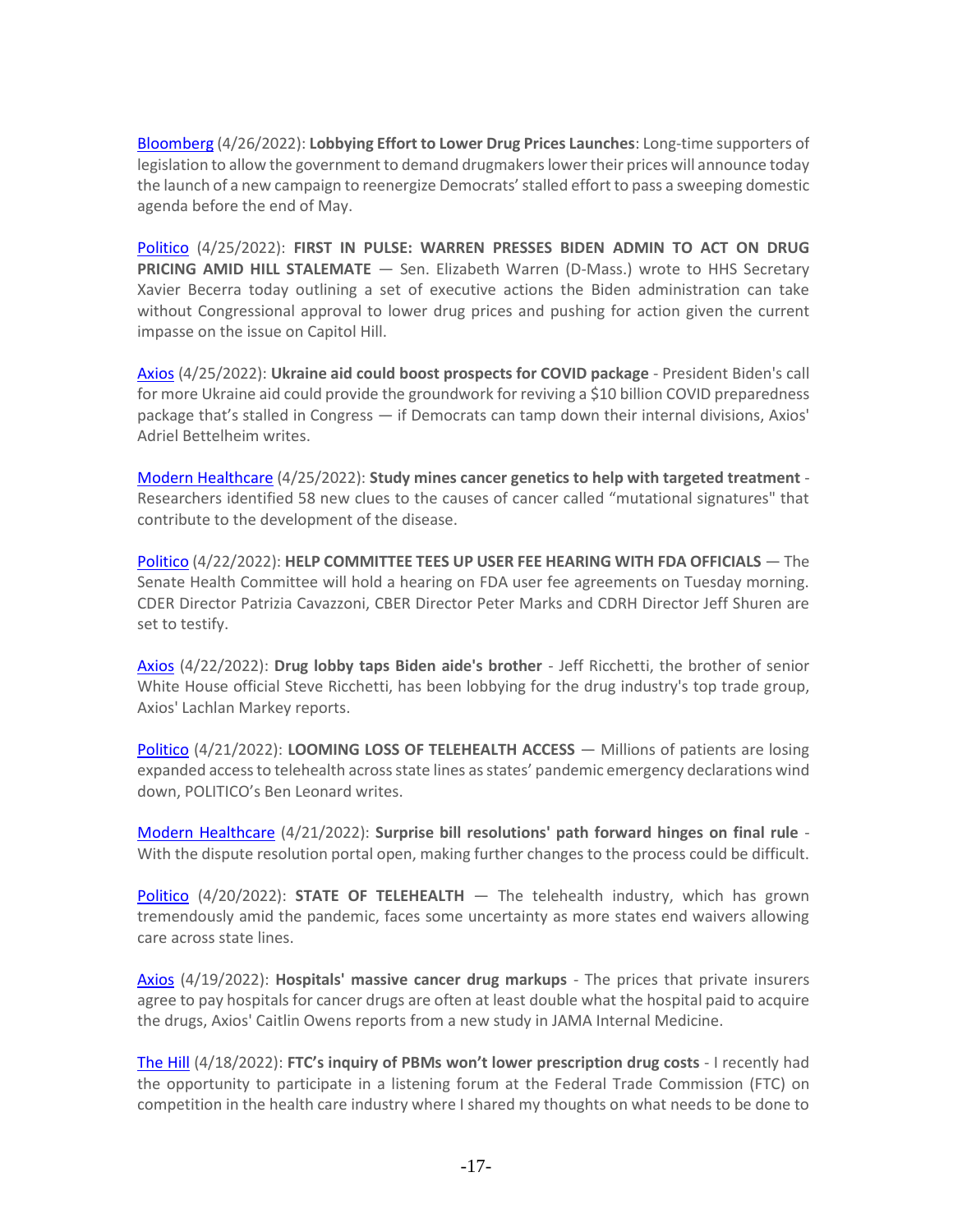make prescription drugs more affordable  $-$  a goal we firmly support. During the session, I also expressed my concern that the FTC seems to be choosing to single out the only actors in the pharmaceutical supply chain whose fundamental role is to negotiate lower drug prices for patients — pharmacy benefit managers, PBMs. I encouraged the commissioners to seek to understand the broader prescription drug marketplace with a focus on what ultimately best serves consumers.

[Politico](https://protect-us.mimecast.com/s/w1MmCBB8OkhZr4mkUN1Yn3) (4/8/2022): **SENATE PUNTS VOTE ON NEW COVID FUNDS** — Democrats are again postponing an effort to pass legislation that would allow for \$10 billion to be spent on Covid-19 therapeutics, vaccines and tests until after the Senate returns from a two-week spring break, Alice reports . Top Biden administration officials have repeatedly warned that a delay in new funding threatens the country's ability to fight the virus and prepare for potential surges and variants.

[Bloomberg](https://protect-us.mimecast.com/s/KwO4Cn5Y7vSy2oX5C1bQo7) (4/8/2022): **Lawmakers Seek Public Drug Clinical Trial Cost Report**: A group of congressional Democrats including House Oversight and Reform Chair Carolyn Maloney (D-N.Y.), as well as Sens. Debbie Stabenow (D-Mich.) and Tina Smith (D-Minn.), introduced legislation Thursday requiring drug manufacturers to publicly disclose clinical trial costs. The legislation is part of a slew of bills seeking to lower drug costs, the lawmakers said. These bills "target Big Pharma's manipulative practices in order to strengthen competition, promote innovation, and increase transparency," Maloney said, Se Young Lee reports.

[Politico](https://protect-us.mimecast.com/s/w1MmCBB8OkhZr4mkUN1Yn3) (4/8/2022): **HOUSE DEMS PUT FORWARD MORE DRUG PRICING BILLS AMID BBB STALEMATE** — Democrats on the House Oversight Committee introduced a package of three bills Thursday aimed at lowering drug prices as pharmaceutical reforms in the Build Back Better legislation languish in the Senate, Alice reports. The bills, which the committee crafted based on the results of its multiyear investigation into companies' drug pricing practices, already have Senate companions led by Sens. Debbie Stabenow (D-Mich.) and Tina Smith (D-Minn.).

[Politico](https://protect-us.mimecast.com/s/i8WCC0R2EJsE5XGPT24aUh) (4/7/2022): **MEDICARE'S CANCER PAYMENT PLAN DELAYED AGAIN** — The Centers for Medicare and Medicaid Services proposed delaying its controversial radiation oncology payment plan that was supposed to start last January, citing two previous delays that complicated implementation, according to a filing in the Federal Register on Wednesday.

[Modern Healthcare](https://protect-us.mimecast.com/s/auaiCn5Y7vSy2kqpu9LJsS3) (4/7/2022): **Biosimilars, generics to slow drug cost increases in 2022** - The FDA approved four biosimilars in 2021 and three came to market, curbing oncology drug costs.

[Axios](https://protect-us.mimecast.com/s/MUGYCKrYzwsANjnohAMoWp) (4/7/2022): **Hospital drug spending up** - The COVID-19 treatment remdesivir accounted for more than 10% of what hospitals spent on drugs last year, and more than the next three drugs combined, according to a new report from the American Society of Health-System Pharmacists.

[Bloomberg](https://protect-us.mimecast.com/s/F1pBCZ6wvPFmL39gsRFFOz) (4/7/2022): **Warnock Looks to Cap Drug Costs for Seniors:** Medicare recipients would get a \$2,000 annual cap on what they pay for drugs under a bill from a Senate Democrat facing one of the toughest reelection fights of 2022. In the measure, Sen. Raphael Warnock (D-Ga.) for the second time pulled a major drug pricing provision from his party's stalled domestic spending package. Warnock also introduced a bill earlier this year to cap at \$35 per month what people with insurance pay for insulin. "Our country should never allow for our seniors to have to ration or skip the medication they need because they can't afford it," he said.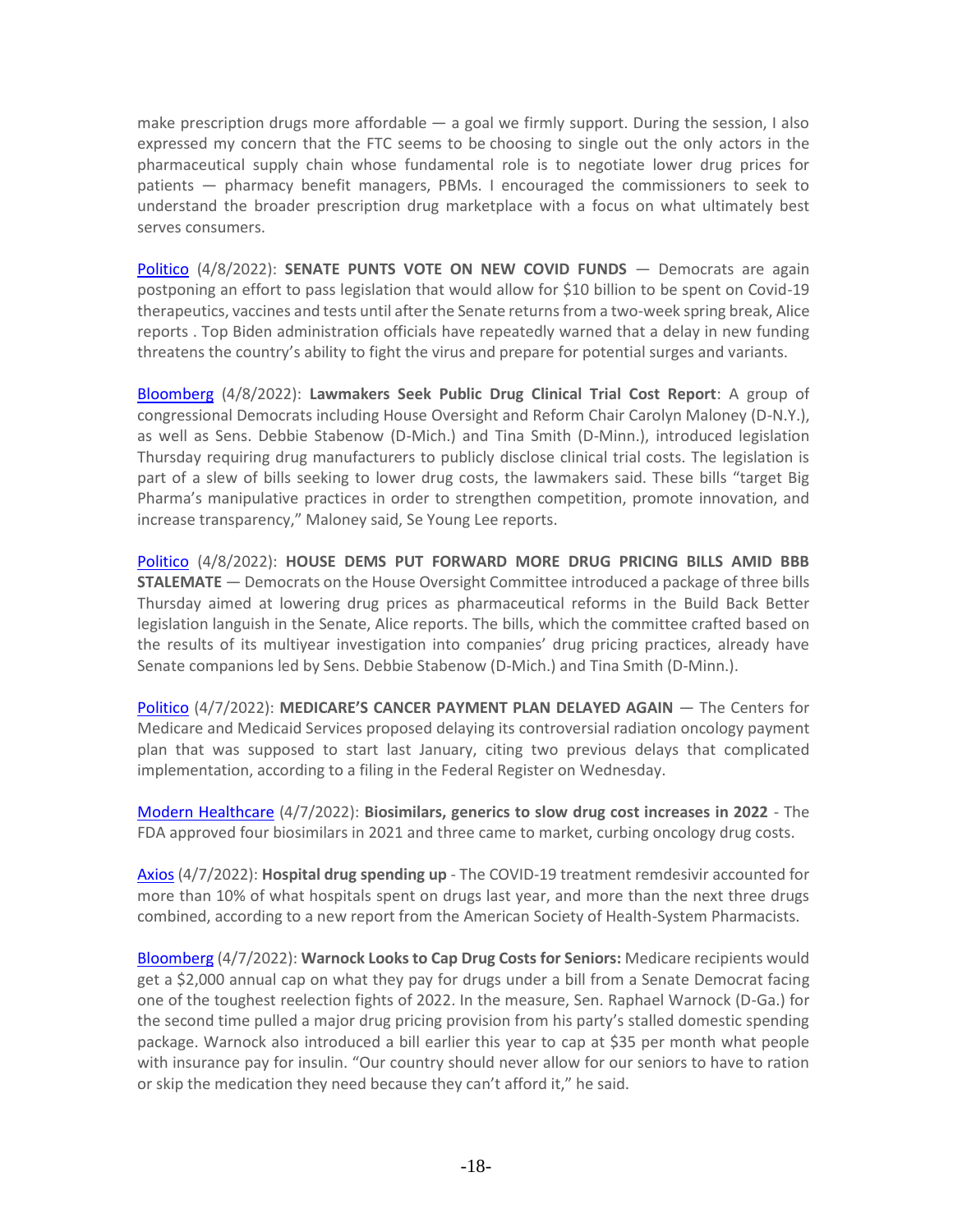[Politico](https://protect-us.mimecast.com/s/i8WCC0R2EJsE5XGPT24aUh) (4/7/2022): **DEMS PEEL OFF MORE DRUG PRICING BILLS** — Democrats on the House Oversight Committee led by Chair Carolyn Maloney (D-N.Y.) are introducing three bills today aimed at lowering drug prices as the sweeping pharmaceutical reforms included in the Build Back Better legislation languish in the Senate, Alice reports.

[Bloomberg](https://protect-us.mimecast.com/s/tIH4C5ylVOin7VL9cP3Nl7) (4/7/2022): **Cancer Research Head Sees Hope in Moonshot**: Clinical trial costs are rising, too many cancer research applications are going unfunded, and the White House proposed no new money for the National Cancer Institute despite its plan to cut the disease's death rate in half. Yet Ned Sharpless remains optimistic about the prospects for the institute he's led for nearly five years and its role in Biden's Cancer Moonshot 2.0 . "There will be significant investment in the NCI as part of the president's priorities in the future," Sharpless said in an interview. Read more from Jeannie Baumann.

[Bloomberg](https://protect-us.mimecast.com/s/fdkmC73nYQfPKO1NsG4J84) (4/7/2022): **Biden Team Proposes to Delay Cancer Care Payment Model Again**: The Biden administration wants to postpone the start and performance period of a Medicare payment model for cancer care yet again. "We are proposing to delay the current start date of the Radiation Oncology Model to a date to be determined through future rulemaking, and to modify the definition of the model performance period to provide that the start and end dates of the model performance period for the RO Model will be established in future rulemaking," according to the proposal from the Cente r for Medicare & Medicaid Services. Tony Pugh has more.

[Politico](https://protect-us.mimecast.com/s/brBRCwpE2GFOmEGrIBpmLe) (4/7/2022): **FDA BEGINS STATE DRUG IMPORT TALKS** — The Food and Drug Administration has begun drug importation talks with five states, more than a year after Florida became the first state to finalize a rule that would let it import cheaper medicines from Canada.

[Politico](https://protect-us.mimecast.com/s/rOPMCBB8OkhZrMj2iNz_kB) (4/6/2022): **DOCTORS, PATIENTS WANT TELEHEALTH TO CONTINUE ACROSS STATE BORDERS** — A Morning Consult poll on telehealth published today finds that health care providers and patients alike support telehealth practitioners being able to operate across state lines as the pandemic moves into a less critical phase.

[Bloomberg](https://protect-us.mimecast.com/s/CrK-CL9Y0xsorkn4HJakml) (4/6/2022): **Drug Costs Part of Senator's Focus on FDA User Fees:** A greater number of cheaper, interchangeable versions of insulin and other costly brand-name biologics can help to significantly combat rising drug costs, senators argued at a hearing Tuesday. Members of the Senate Health, Education, Labor, and Pensions Committee questioned industry representatives at a discussion on the latest round of user fee agreements between the FDA and the prescription drug, generic, biosimilar, and medical device industries. User fees make up nearly half of the FDA's tot al funding.

[Politico](https://protect-us.mimecast.com/s/UG4FCzpBQLFPy1AmugM2Fa) (4/5/2022): **SENATE TO SCRUTINIZE USER FEES AGREEMENTS** — The Senate HELP Committee is meeting at 10 a.m. EST today to discuss reauthorization of FDA's user fee programs with trade lobbies and The Pew Charitable Trusts.

[Politico](https://protect-us.mimecast.com/s/UG4FCzpBQLFPy1AmugM2Fa) (4/5/2022): **FIRST IN RxP: BIPARTISAN BILL AIMS TO ONSHORE DRUG MANUFACTURING** — Sens. Tom Cotton (R-Ark.) and Tina Smith (D-Minn.) will introduce a bill Tuesday aiming to entice drugmakers to move their operations to the U.S., an issue that's likely to get more attention as Senate HELP leaders eye floor time for their pandemic preparedness measure, S. 3799. Worth noting: Smith sits on the HELP Committee.